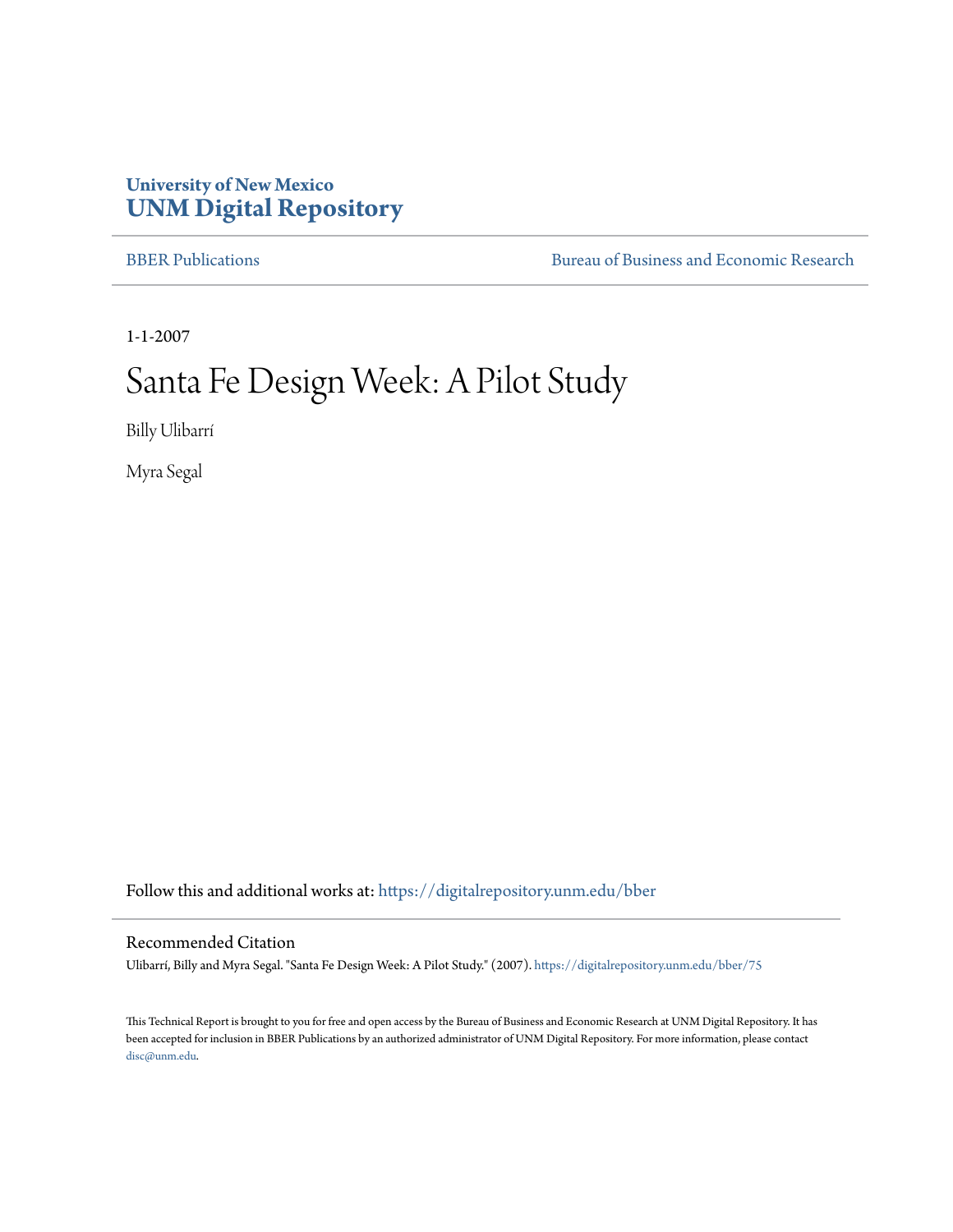# **SANTA FE DESIGN WEEK**

A PILOT STUDY

JANUARY 2007



## Bureau *of* Business *and* Economic Research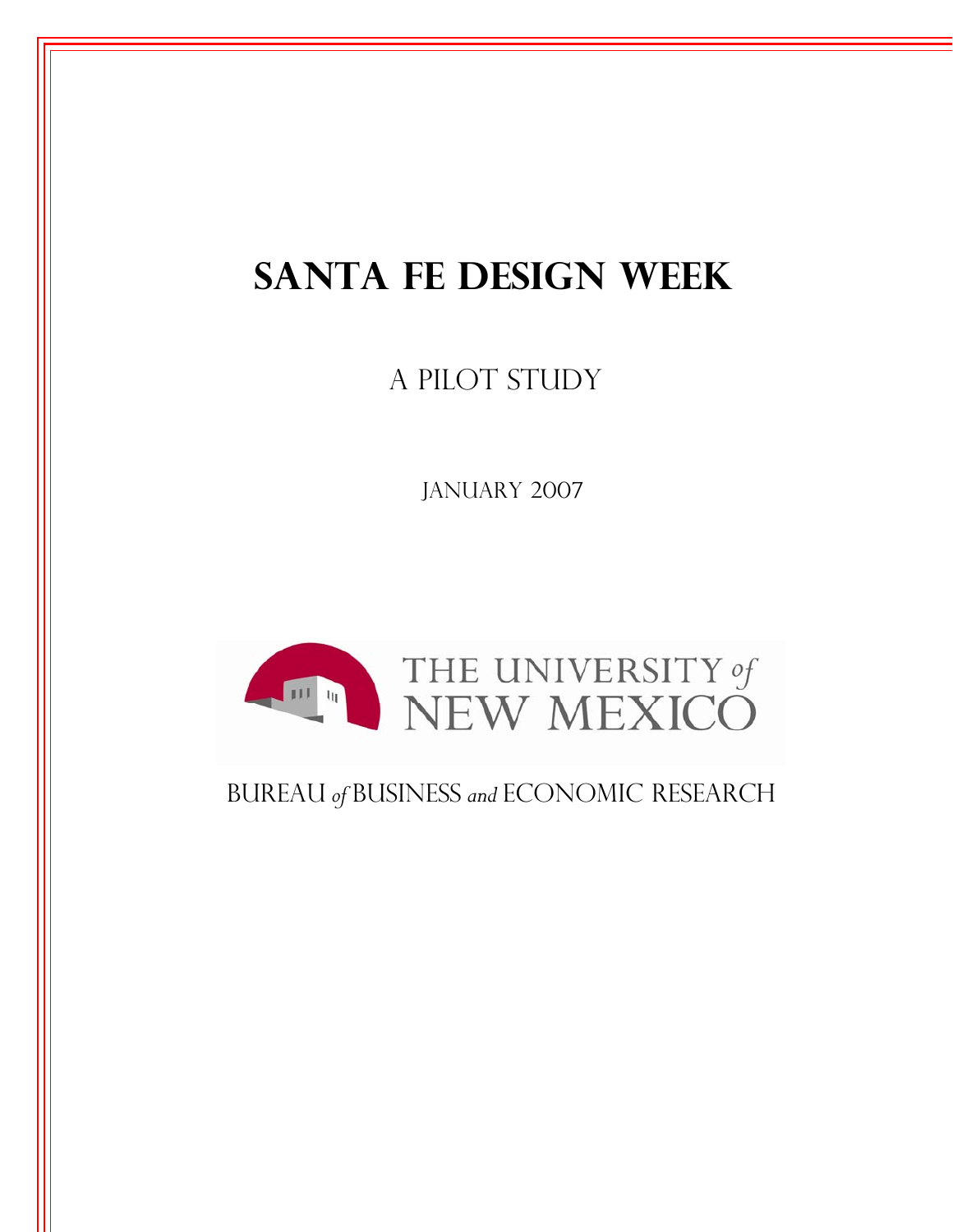

## Bureau *of* Business *and* Economic Research

### MSC 02-1720

1 University of New Mexico

Albuquerque, NM 87131-0001

(505) 277-2216

| <b>Principal Authors</b>        | Billy James Ulibarrí, M.A. |
|---------------------------------|----------------------------|
|                                 | Myra Segal, M.A.           |
|                                 |                            |
|                                 |                            |
| <b>Focus Group Facilitation</b> | Myra Segal, M.A.           |
|                                 |                            |
| <b>Staff Assistance</b>         | <b>Guy Dameron</b>         |
|                                 |                            |
| Administration                  | <b>Betsy Eklund</b>        |
|                                 | Betty Lujan                |
|                                 |                            |
|                                 |                            |

Principal Investigators ................... Lee A. Reynis, PhD. and Billy James Ulibarrí, M.A.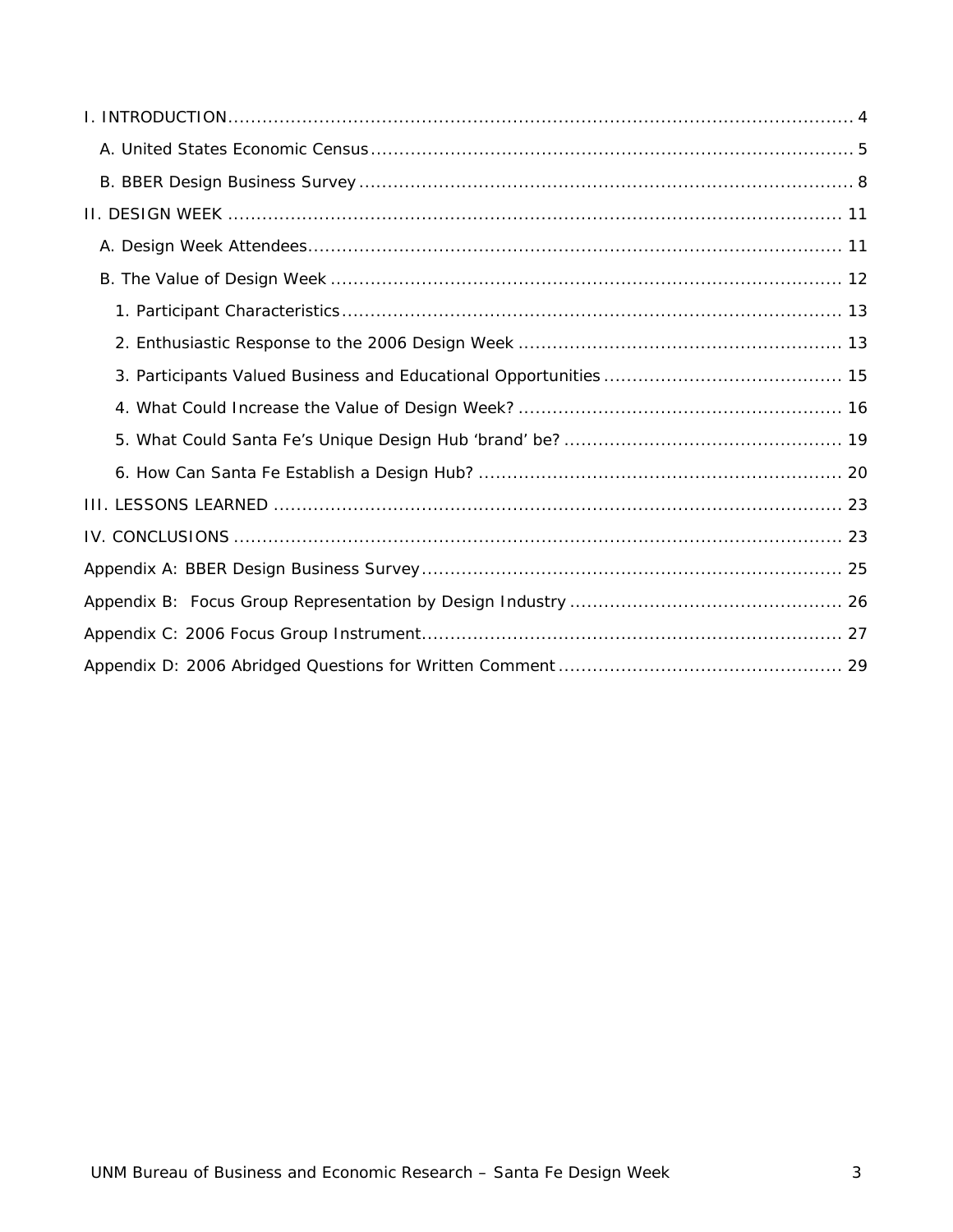### **I. INTRODUCTION**

The Bureau of Business and Economic Research (BBER) at the University of New Mexico was contracted by the City of Santa Fe Economic Development Division to conduct a baseline economic impact and program evaluation of Santa Fe Design Week (SFDW). SFDW is a week-long symposium bringing together design professionals from areas such as graphic design, furniture design, architecture, fashion design and sustainable energy and water design from Santa Fe (SF) and around the world. The event is a collection of presentations, demonstrations, tours and workshops aimed at educating professionals and the general public of the newest innovations in the design industries. In the long term, the goal of SFDW is to promote various design industries in a way that helps expand markets and create local career opportunities in these fields.

This project serves as a pilot study whose functions are to identify major issues and concerns pertaining to Santa Fe design industries and SFDW and to inform a more rigorous data collection process in the future. To accomplish these objectives, BBER distributed information sheets to SFDW attendees to collect demographic characteristics, mailed out a survey to design businesses in Santa Fe to learn more about design business practices and conducted focus groups (FGs) to get a valuable "close look" at the experiences, opinions and perspectives of those who were involved in SFDW in a variety of capacities. The objectives of the research are:

- To describe the current situation of design businesses in Santa Fe;
- To provide an in-depth analysis of the value and benefits of SFDW to design professionals and the community;
- To explore the meaning of a "design hub" among Santa Fe design professionals.

The information included in this report reflects the above data collection efforts and includes conversations with various key participants in the planning and implementation process. In future studies, data collection processes will be modified to be more complete and scientific, allowing for proper economic impact analysis and the longitudinal tracking of growth in SF design businesses. BBER's collaboration with The City of Santa Fe resulted in many Lessons Learned (section V), which will ensure that BBER and the City have suitable data for a more comprehensive analysis.

This year, the event was not set up in a way conducive to major data collection efforts. For example, attendees were not "registered" for the event; the free-flow nature of the event allowed people to come and go as they found events that were interesting to them. As such, BBER was unable to get an accurate count of how many people attended the event or to systematically collect information on each of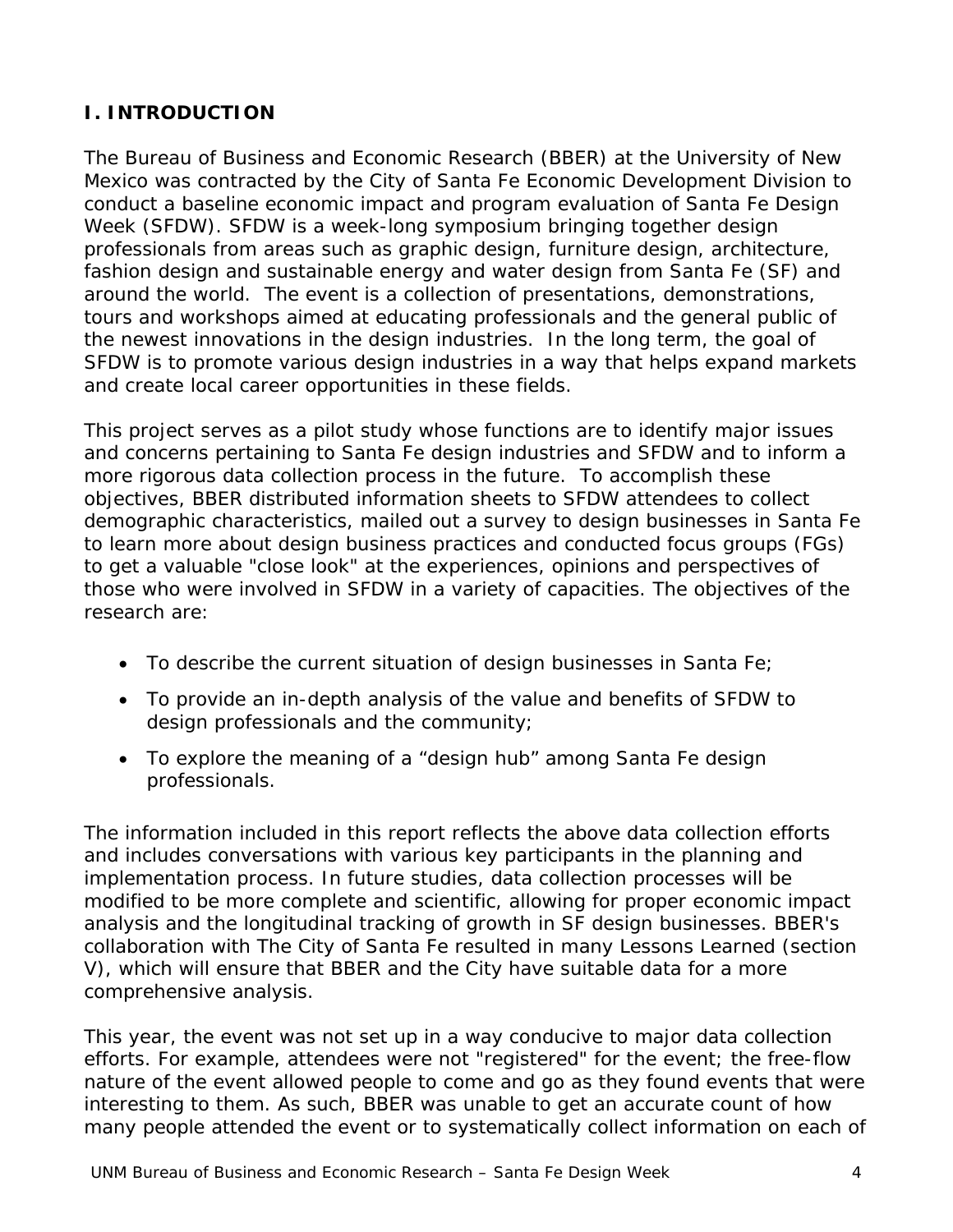the attendees. Grace Communications "clicked" people as they entered El Museo de Cultural; each click represented a unique visitor for that day. No data were available to show the number of visitors who came for a multiple of days.

The following sections of this report will generally describe the current situation for design businesses in Santa Fe using data from the United States Economic Census, identify major characteristics of SF design businesses using data collected from BBER's business survey and provide and in-depth analysis of perceptions and insights of design professionals in regard to SFDW.

#### **II. SANTA FE DESIGN BUSINESSES**

#### *A. United States Economic Census*

Using 2002 employer data and 2004 non employer data from the United States Economic Census, this section describes the general characteristics of designbased businesses in Santa Fe.

- Angelou Economics completed a report in 2003<sup>1</sup> identifying target industries key to Santa Fe's economic development, design being one of them. The report also found that Santa Fe's business environment is comprised of many small businesses and entrepreneurs. This report was widely read by the focus group participants and others involved in SFDW, who saw the event as a logical follow through to the report's findings. The census data supports that claim by showing a significant proportion of design businesses to be small businesses and non-employers. **SFDW has the chance of supporting one of SF's target industries by catering to the needs of SF's small design businesses and entrepreneurs.**
- Table 1 below characterizes design businesses, with employees, in New Mexico and Santa Fe Co.

-

<sup>&</sup>lt;sup>1</sup> (2003). Cultivating Santa Fe's Future Economy: Target Industry Report, Angelou Economics.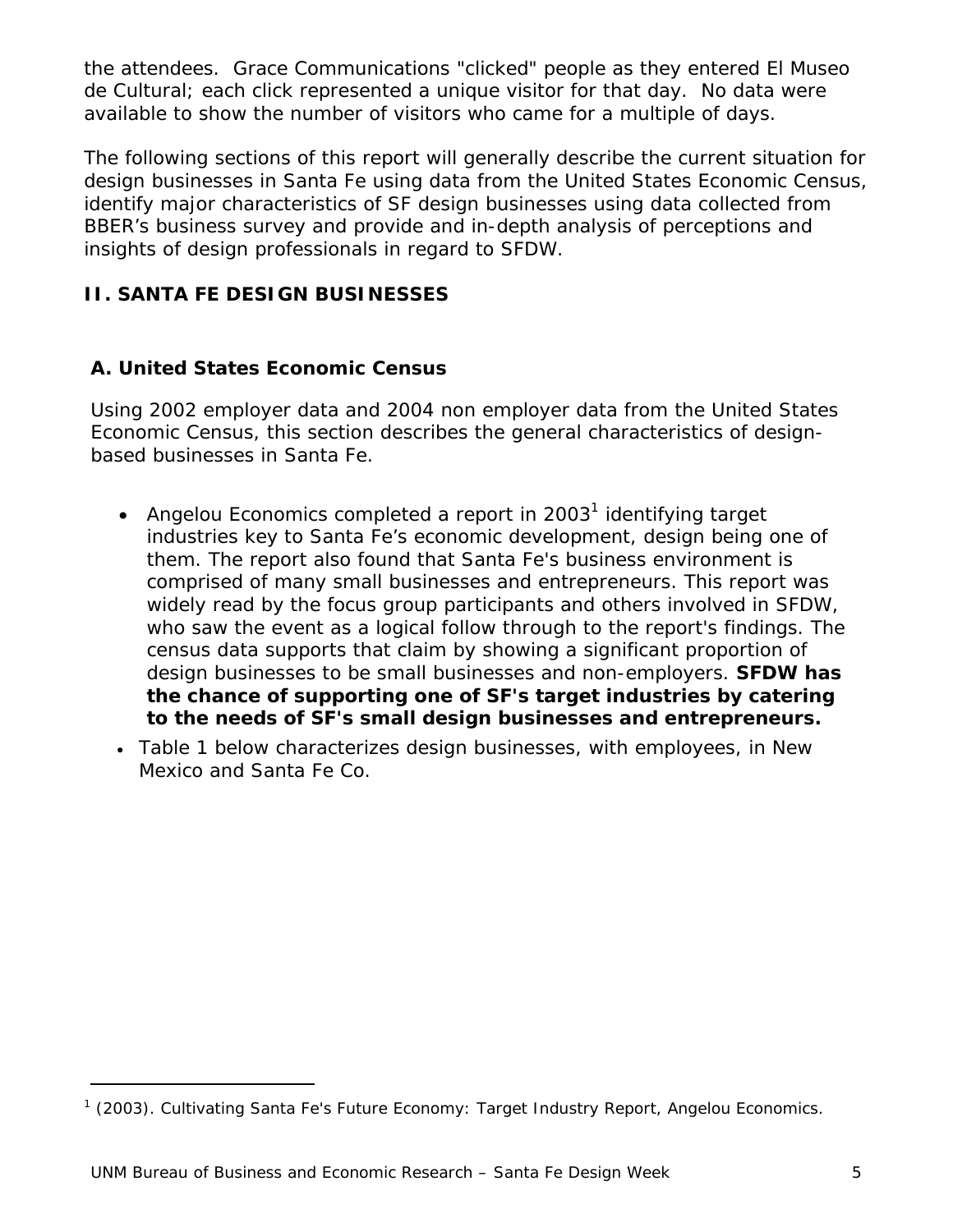|              |                                                   |                |                         |                 | <b>NEW MEXICO</b>      |                |                         |                         |
|--------------|---------------------------------------------------|----------------|-------------------------|-----------------|------------------------|----------------|-------------------------|-------------------------|
|              |                                                   | # of           | Receipts/               | Expenses        | Annual                 | First-quarter  | # of                    | Sales/rcpts/            |
| 2002         |                                                   | estab'ments    | revenue                 | (\$1,000)       | payroll                | payroll        | employees               | rev from                |
| <b>NAICS</b> |                                                   |                | (\$1,000)               |                 | (\$1,000)              | (\$1,000)      |                         | admn rec(%)             |
| code         | Meaning of 2002 NAICS code                        |                |                         |                 |                        |                |                         |                         |
|              | 51 Information                                    | 840            | N                       | 445,810         | 111,958                | 15,138         | N                       | N                       |
| 511          | Publishing industries (except Internet)           | 177            | 385,645                 | 104,606         | 24,721                 | 3,233          | 5.2                     | 3.6                     |
| 5111         | Newspaper, periodical, book, & directory publishe | 144            | 346,158                 | 87,378          | 20,749                 | 2,950          | 4.9                     | 2.8                     |
| 512          | Motion picture & sound recording industries       | 113            | N                       | 12,330          | 2,882                  | 1,159          | N                       | ${\sf N}$               |
| 516          | Internet publishing & broadcasting                | 10             | 4,587                   | 1,448           | 516                    | 37             | $\Omega$                | 87.8                    |
|              | 54 Professional, scientific, & technical services | 4401           | 3,272,378               | N               | 1,307,158              | 304,625        | 30.944                  | 19.6                    |
| 5413         | Architectural, engineering, & related services    | 800            | 987,171                 | N               | 375,959                | 87,415         | 7,869                   | 15.1                    |
| 54131        | Architectural services                            | 171            | 114,233                 | N               | 39,110                 | 8,750          | 1,007                   | 32.8                    |
| 54132        | Landscape architectural services                  | 51             | 14,981                  | N               | 5,242                  | 1,121          | 188                     | 37.3                    |
| 54133        | <b>Engineering services</b>                       | 399            | 719,453                 | N               | 286,871                | 67,119         | 5,481                   | 12.3                    |
| 5414         | Specialized design services                       | 109            | 51,555                  | N               | 11,908                 | 2,828          | 357                     | 31.3                    |
| 54141        | Interior design services                          | 34             | 15,654                  | N               | 2,250                  | 517            | 76                      | 30.1                    |
| 54142        | Industrial design services                        | 10             | 8,549                   | N               | 3,953                  | 1,070          | 92                      | 16.7                    |
| 54143        | Graphic design services                           | 58             | 25,716                  | N               | 5,434                  | 1,189          | 176                     | 34.6                    |
| 54149        | Other specialized design services                 | $\overline{7}$ | 1,636                   | N               | 271                    | 52             | 13                      | 66.3                    |
| 5415         | Computer systems design & related services        | 401            | 368,072                 | N               | 149,584                | 33,803         | 3,650                   | 14.5                    |
| 54181        | Advertising agencies                              | 52             | 24,099                  | N               | 9,402                  | 2,396          | 235                     | 32                      |
| 54182        | Public relations agencies                         | 28             | 4,214                   | N               | 1,653                  | 475            | 53                      | 18.1                    |
|              |                                                   |                |                         |                 | <b>SANTA FE COUNTY</b> |                |                         |                         |
|              |                                                   | # of           | Receipts/               | <b>Expenses</b> | Annual                 | First-quarter  | # of                    | Sales/rcpts/            |
| 2002         |                                                   | estab'ments    | revenue                 | (\$1,000)       | payroll                | payroll        | employees               | rev from                |
| <b>NAICS</b> |                                                   |                | (\$1,000)               |                 | (\$1,000)              | (\$1,000)      |                         | admn rec(%)             |
| code         | Meaning of 2002 NAICS code                        |                |                         |                 |                        |                |                         |                         |
|              | 51 Information                                    | 99             | $\overline{\mathsf{N}}$ | 34,340          | 8,498                  | 1,038          | $\overline{\mathsf{N}}$ | $\overline{\mathsf{N}}$ |
| 511          | Publishing industries (except Internet)           | 42             | 77768                   | 20,572          | 4,876                  | 484            | 6.2                     | 9                       |
| 5111         | Newspaper, periodical, book, & directory publishe | 34             | 65913                   | 17,347          | 4,271                  | 426            | 6.9                     | 6.3                     |
| 512          | Motion picture & sound recording industries       | 20             | ${\sf N}$               | D               | D                      | 100-249        | N                       | $\mathsf{N}$            |
| 516          | Internet publishing & broadcasting                | N              | $\mathsf{N}$            | $\mathsf{N}$    | $\mathsf{N}$           | N              | $\mathsf{N}$            | $\mathsf{N}$            |
|              | 54 Professional, scientific, & technical services | 635            | $\overline{D}$          | $\overline{N}$  | D                      | $\overline{D}$ | 2,500-4,999             | $\overline{D}$          |
| 5413         | Architectural, engineering, & related services    | 127            | D                       | N               | D                      | D              | 500-999                 | D                       |
| 54131        | Architectural services                            | 50             | D                       | N               | D                      | D              | 100-249                 | D                       |
| 54132        | Landscape architectural services                  | 17             | D                       | N               | D                      | D              | $20 - 49$               | D                       |
| 54133        | <b>Engineering services</b>                       | 39             | D                       | N               | D                      | D              | 250-499                 | D                       |
| 5414         | Specialized design services                       | 32             | 15,612                  | N               | 2,870                  | 583            | 74                      | 34.5                    |
| 54141        | Interior design services                          | 14             | 9,520                   | N               | 1,389                  | 320            | 36                      | 28.2                    |
| 54142        | Industrial design services                        | $\mathsf{N}$   | N                       | N               | $\mathsf{N}$           | $\mathsf{N}$   | $\mathsf{N}$            | $\mathsf{N}$            |
| 54143        | Graphic design services                           | 16             | D                       | N               | D                      | D              | 20-99                   | D                       |
| 54149        | Other specialized design services                 | $\mathsf{N}$   | N                       | N               | N                      | N              | N                       | N                       |
| 5415         | Computer systems design & related services        | 42             | D                       | N               | D                      | D              | 100-249                 | D                       |
| 54181        | Advertising agencies                              | 24             | D                       | N               | D                      | D              | 20-99                   | D                       |
| 54182        | Public relations agencies                         | N              | N                       | N               | $\mathsf{N}$           | N              | N                       | N                       |

|  |  | Table 1: Design Businesses with Employees, 2002 Economic Census |  |  |
|--|--|-----------------------------------------------------------------|--|--|
|  |  |                                                                 |  |  |
|  |  |                                                                 |  |  |

Source: US Economic Census, 2002. D=Non-disclosure due to confidentiality restrictions. N= Not available. The data includes documented design firms with more than one employee. There are actually many more smaller, one-person firms operating informally or "under the radar." Typically, these businesses also use contract labor.

• Santa Fe Co. had 14 interior design firms with a total of 36 employees. Interior design firms in SF Co. had about \$9.5 million in receipts and a total of about \$1,389,000 in annual payroll in 2002, accounting for much more than half of the State's annual interior design related receipts<sup>2</sup> and revenues. Table 2 below portrays the non-employer interior design establishments in New Mexico and Santa Fe Co. under the heading "other specialized design services."

-

2

UNM Bureau of Business and Economic Research - Santa Fe Design Week 66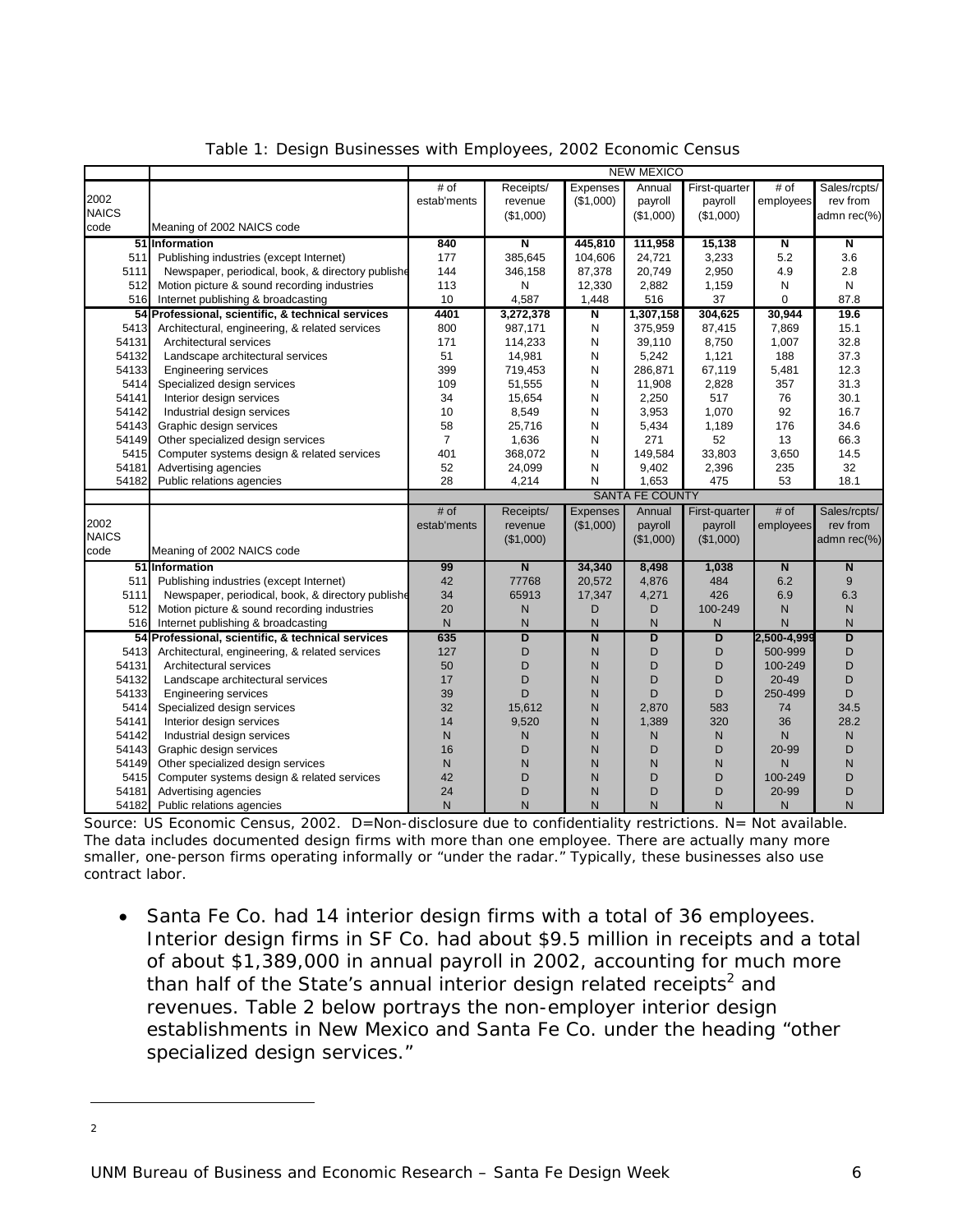- There are 16 graphic design firms with between 20 and 99 employees in Santa Fe Co.
- About one third of the State's architectural firms are in Santa Fe Co., with between 500 and 999 employees.
- Table 2 below shows the data for the same sectors, but for non-employer firms.

|              |                                                                     | <b>NEW MEXICO</b> |           | SANTA FE CO. |           |  |
|--------------|---------------------------------------------------------------------|-------------------|-----------|--------------|-----------|--|
| <b>NAICS</b> | <b>Description</b>                                                  | Nonemployers      |           | Nonemployers |           |  |
| Code         |                                                                     | Establish-        | Receipts  | Establish-   | Receipts  |  |
|              |                                                                     | ments             | (\$1,000) | ments        | (\$1,000) |  |
|              | 51 Information                                                      | 1,384             | 33,181    | 283          | 8,313     |  |
| 511          | Publishing industries (except Internet)                             | 552               | 12,318    | 123          | 4,652     |  |
| 512          | Motion picture and sound recording industries                       | 250               | 5,241     | 75           | 1,985     |  |
| 515          | Broadcasting (except Internet)                                      | 53                | 3,307     | D            | D         |  |
| 516          | Internet publishing and broadcasting                                | 78                | 1,140     | 15           | 240       |  |
| 517          | Telecommunications                                                  | 125               | 5,786     | D            | D         |  |
| 518          | Internet service providers, web search portals, and data processing | 184               | 2,598     | D            | D         |  |
| 519          | Other information services                                          | 142               | 2,791     | 33           | 808       |  |
|              | 54 Professional, scientific, and technical services                 | 14,068            | 423,671   | 2,735        | 97,305    |  |
| 5413         | Architectural, engineering, and related services                    | 1,356             | 57,566    | 249          | 11,922    |  |
| 54131        | Architectural services                                              | 314               | 17,337    | D            | D         |  |
| 54132        | Landscape architectural services                                    | 113               | 2,757     | D            | D         |  |
| 54133        | <b>Engineering services</b>                                         | 596               | 27.993    | D            | D         |  |
| 54134        | Drafting services                                                   | 166               | 3,426     | D            | D         |  |
| 54135        | <b>Building inspection services</b>                                 | 48                | 1.217     | D            | D         |  |
| 5414         | Specialized design services                                         | 678               | 20,281    | 189          | 7,462     |  |
| 5415         | Computer systems design and related services                        | 1,184             | 33,419    | D            | D         |  |
| 5418         | Advertising and related services                                    | 442               | 17,799    | D            | D         |  |

Table 2: Non-Employer<sup>3</sup> Design Businesses, Economic Census 2004

ote: In this table, graphic designers, interior designers and other specialized design services are all included in the "specialized design services" line (5414). Disclosure issues prohibit further specifications.

- 20% of the State's "Information" sector (NAICS 51) non-employers are in SF Co., although they bring in 25% of the state's total receipts for the same sector.
- Santa Fe Co. has 22% of the State's publishing industries, which bring in about 38% (\$4,652,000) of the state's total receipts (\$12,318,000).
- 249 of the State's 1,356 architectural, engineering and related services establishments are in Santa Fe Co., making up about 18%. These establishments (including architecture, landscape architecture, drafting and building inspection services) comprise about 20% of the State's receipts<sup>4</sup> for

-

<sup>&</sup>lt;sup>3</sup> According to the United States Economic Census, A nonemployer business is one that has no paid employees, has annual business receipts of \$1,000 or more (\$1 or more in the construction industries), and is subject to federal income taxes.

<sup>&</sup>lt;sup>4</sup> Nonemployer receipts: Includes gross receipts, sales, commissions, and income from trades and businesses, as reported on annual business income tax returns. Business income consists of all payments for services rendered by nonemployer businesses, such as payments received as independent agents and contractors.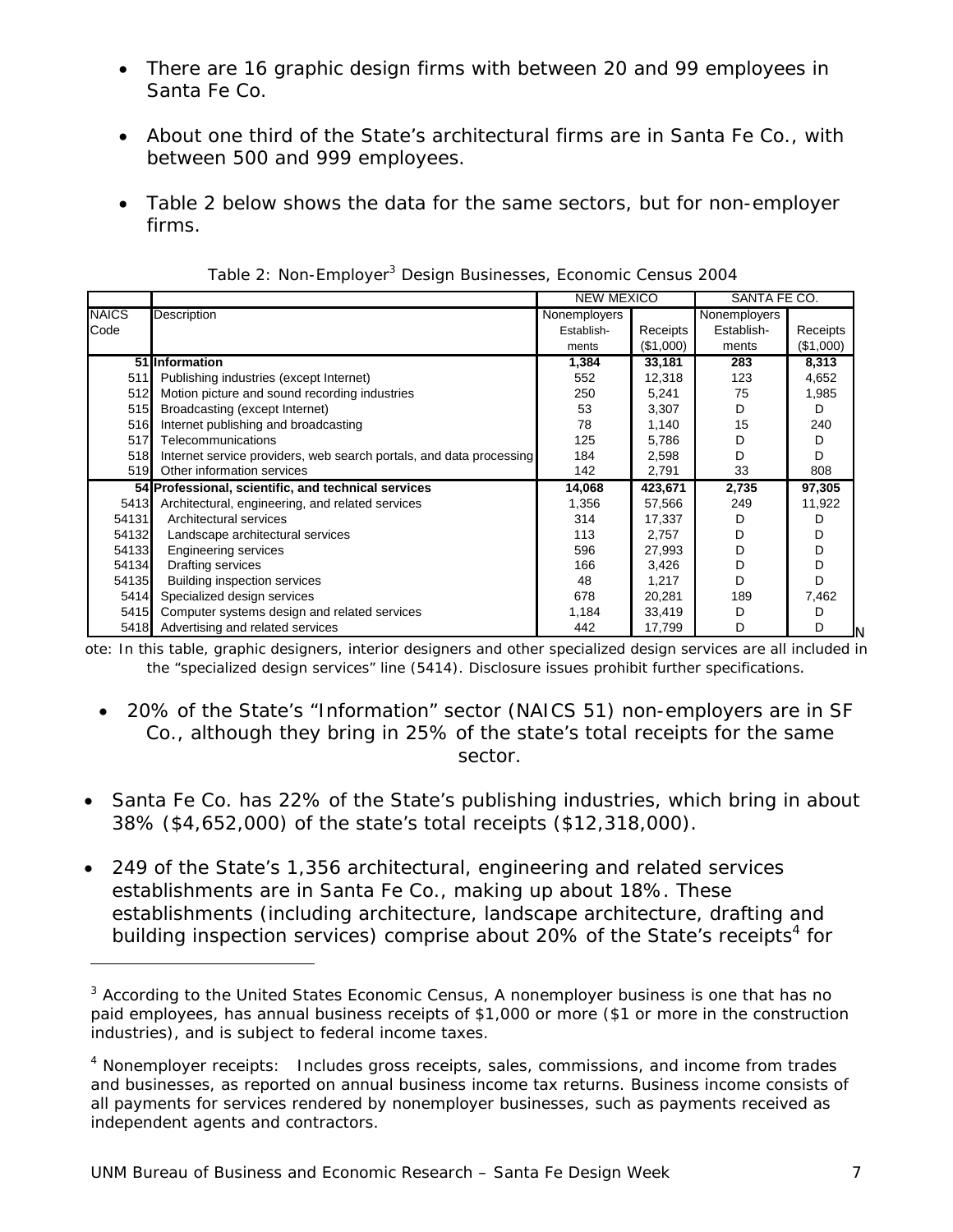the same sector.

• Almost 28% of the state's non-employer specialized design services (including interior and graphic design) establishments are in Santa Fe Co., accounting for 37% of the State's receipts for the same sector.

## *B. BBER Design Business Survey*

Due to disclosure and confidentiality concerns, much of the county-level data on Santa Fe design businesses are unavailable through the United States Economic Census, so BBER sent out a one page survey to 263 design businesses that were listed in various directories for Santa Fe interior designers, architects, etc. The ReferenceUSA business database was also used. Further, all businesses identified as Design Week exhibitors and advertisers were surveyed. Only 61 were returned, however, mostly because data collection ran through the holiday season. The collected data does not allow for statistical generalization, but it does describe very general characteristics of Santa Fe design businesses. To improve the response rate in future studies, the list of businesses can be improved by collaborating closely with the event's producers and announcing the survey in the newspaper or through announcement postcards sent by the City of Santa Fe or BBER. A copy of the Business Survey is in Appendix A.

• Most of the businesses who responded are interior design/ home interiors (16) and graphic/ web design (11) and landscape design and install businesses (11).

|                                    | Do you have paid<br>employees? |     |       |
|------------------------------------|--------------------------------|-----|-------|
| <b>Business Type</b>               | no                             | ves | Total |
| website/ graphic design            | 8                              | 3   | 11    |
| interior design/ home<br>interiors | 11                             | 5   | 16    |
| jewelry/fashion                    | 1                              | 2   | 3     |
| landscape                          | 2                              | 9   | 11    |
| water/energy                       | 3                              | 3   | 6     |
| (green) architecture               | 4                              | 0   | 4     |
| other                              | 5                              | 5   | 10    |
| Total                              | 34                             | 27  | 61    |

Table 3: Employer Status of SF Design Businesses

- Less than half of the businesses surveyed had employees.
- Of the eleven landscape design/ install businesses, 9 have employees; as much as 4 full-time and 2 part time employees. The data also show that landscaping businesses are most likely to have more than one employee.
- UNM Bureau of Business and Economic Research Santa Fe Design Week 8 • Most businesses stated they did not have to hire or let go of people over the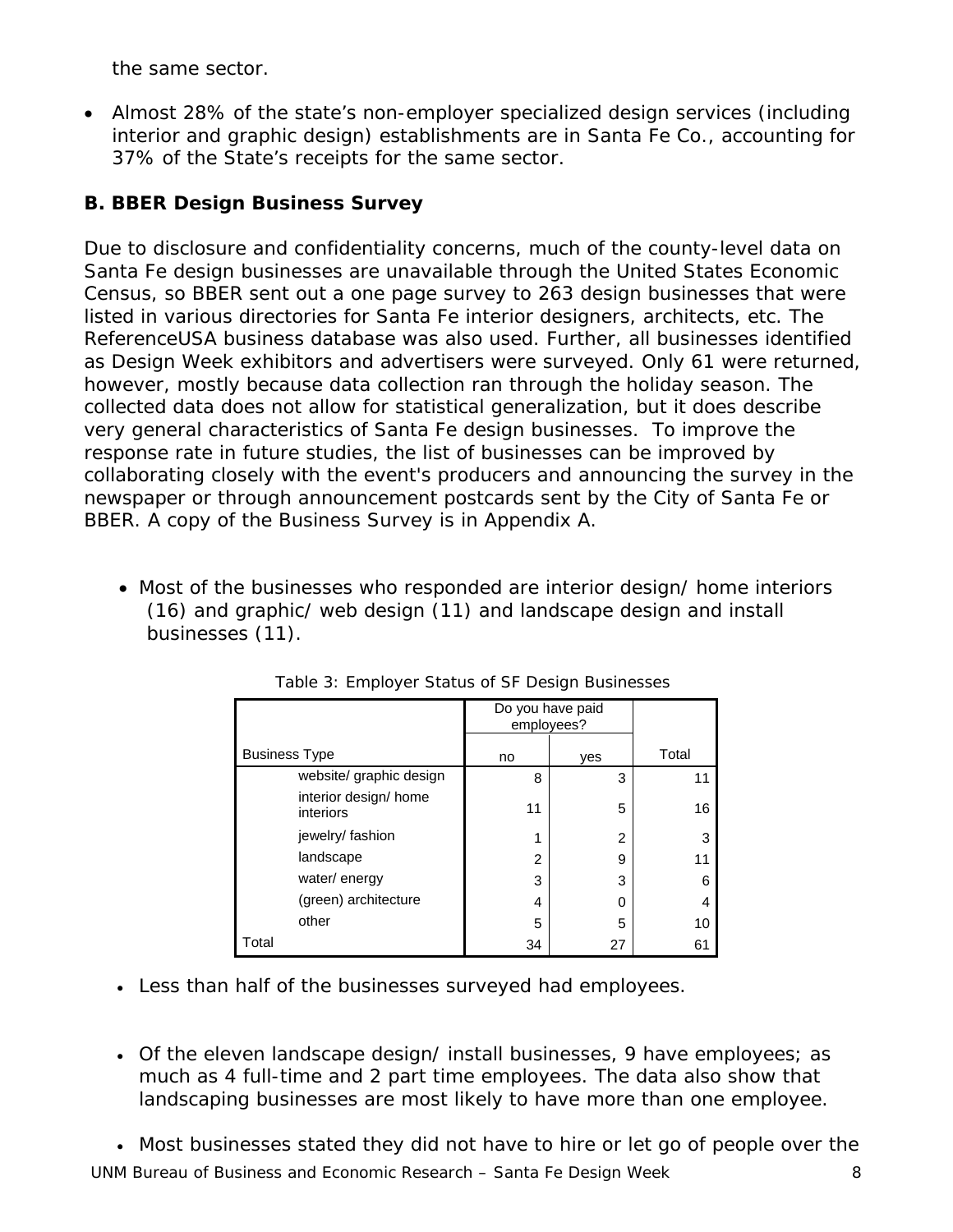last year due to fluctuations in demand for goods and services.

- Most businesses are not planning on hiring more employees in the next six months, as they are mainly non-employers. Four of the 15 interior design/ home interior businesses said they will most likely hire one FT employee in the next six months.
- About half of the businesses surveyed said that they have used contract workers in the past six months. Graphic/ web designers, interior designers and landscape businesses were most likely to use contract workers than the other design industries. Landscape businesses contracted the most hours per month, ranging from 40 to 1,000 hours. All three of the jewelry/ fashion designers surveyed used contract workers. The table below shows the breakout of industries and the use of contract workers. It is possible that design businesses that rely on labor or production, such as landscape and jewelry designers, are more likely to have the need to contract help. Focus group participants commonly lamented the lack of production capabilities in Santa Fe and often having to contract out to China.

|                                    | Have you used contract<br>workers in past six<br>months? |                |       |
|------------------------------------|----------------------------------------------------------|----------------|-------|
| <b>Business Type</b>               | <b>No</b>                                                | Yes            | Total |
| website/ graphic design            | 6                                                        | 5              | 11    |
| interior design/ home<br>interiors | 10                                                       | 6              | 16    |
| jewelry/fashion                    | 0                                                        | 3              | 3     |
| Landscape design                   | 4                                                        | 6              | 10    |
| water/ energy design               | 4                                                        | $\overline{2}$ | 6     |
| (green) architecture               | 2                                                        | $\mathfrak{p}$ | 4     |
| other                              | 7                                                        | 3              | 10    |
| Total                              | 33                                                       | 27             | 60    |

Table 4: SF Design Businesses Using Contract Workers

Note: The "other" category includes business support firms like consultants, facilitators and design educators.

- Respondents were asked to identify and rank the biggest challenges facing their businesses:
	- 34 said market demand was an issue facing their business, 16 of which said it was the biggest issue.
	- 20 said the availability of qualified workers was an issue facing their business, 11 of which said it was the biggest issue.
	- 18 said cost of overhead was an issue facing their business, 7 of which said it was the biggest issue.
	- 17 said increased competition was an issue facing their business, 6 of which said it was the biggest issue.
	- 9 said cost of wages was an issue facing their business, 5 of which said it was the biggest issue.

UNM Bureau of Business and Economic Research – Santa Fe Design Week 9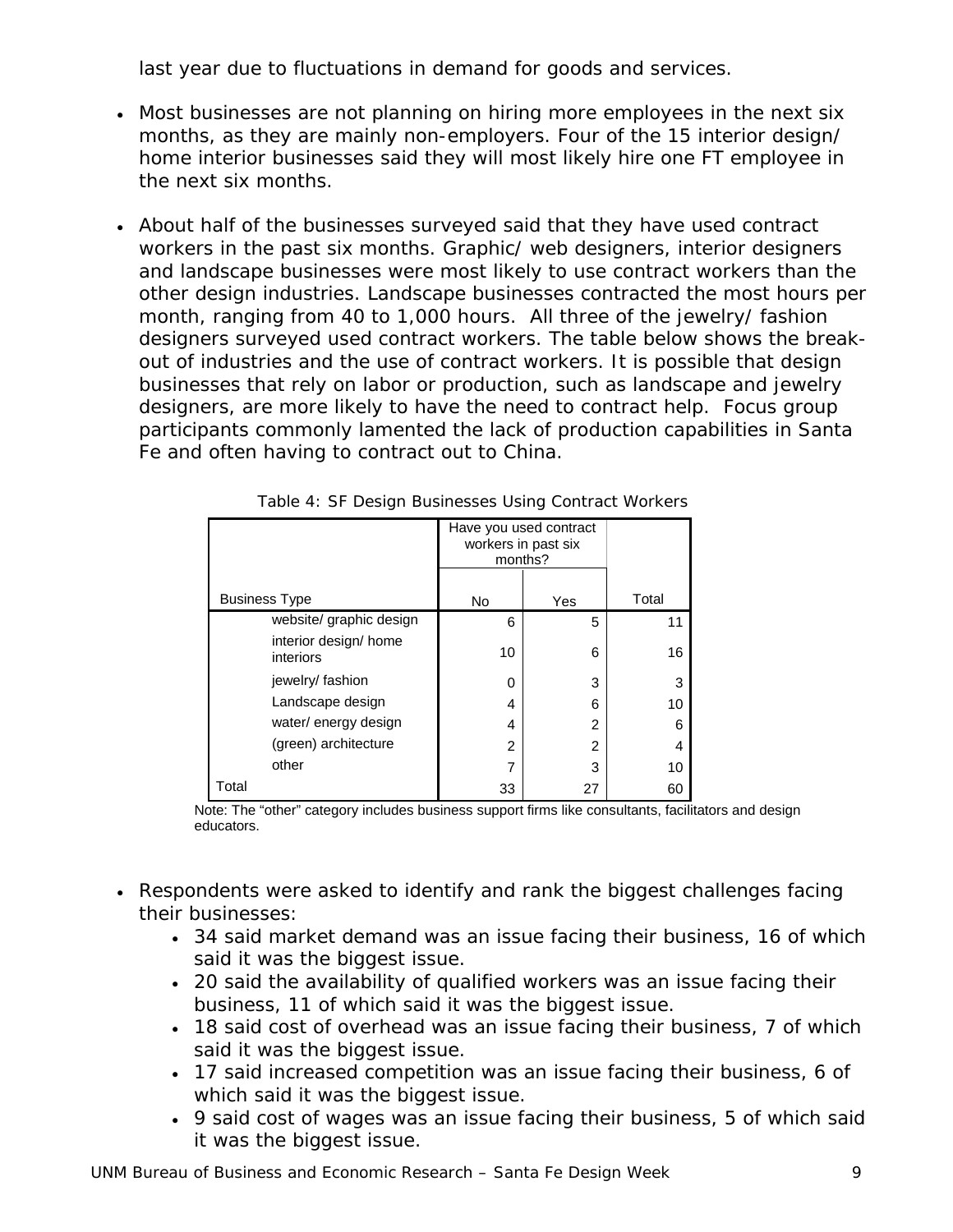- Table 5 shows what issues were identified and ranked as the **most significant** issues facing SF design businesses.
- For businesses such as interior design, market demand is the greatest challenge. In other industries, such as water and energy, having access to a qualified workforce poses the greatest challenge. This suggests different industries in the design field have different challenges. It is possible that businesses that rely on advanced technology have a hard time recruiting suitably qualified employees. Others, especially high end home interiors, may have an exceptionally hard time because of limited market possibilities.

|                            |        |                                   |         |         |         | cost of   | availability             | access  |                           |       |       |
|----------------------------|--------|-----------------------------------|---------|---------|---------|-----------|--------------------------|---------|---------------------------|-------|-------|
|                            | market | increased                         | cost of | cost of | cost of | raw       | of qualified to/ cost of |         | seasonal                  | gov't |       |
| industry                   | demand | competition   overhead   overhead |         |         | wages   | materials | workers                  | capital | flunctuations regulations |       | other |
| website/ graphic design    |        |                                   |         |         |         |           |                          |         |                           |       |       |
| interior design/ interiors |        |                                   |         |         |         |           |                          |         |                           |       |       |
| jewelry/fashion            |        |                                   |         |         |         |           |                          |         |                           |       |       |
| landscape                  |        |                                   |         |         | 3       |           |                          |         |                           |       |       |
| water/energy               |        |                                   |         |         | ∩       |           |                          |         |                           |       |       |
| (green) architecture       |        |                                   |         |         |         |           |                          |         |                           |       |       |
| other                      |        |                                   |         |         |         |           |                          |         |                           |       |       |
| total                      | 16     | 6                                 |         |         | 5       | 6         |                          |         |                           |       |       |

Table 5: Challenges Facing SF Design Businesses

• About half of the businesses surveyed indicated they attended some part of SFDW. They were asked to identify the greatest benefit of attending; the table below shows their responses.

|                                         | Frequency | Percent |
|-----------------------------------------|-----------|---------|
| Did not attend SFDW                     | 28        | 45.9    |
| exposure, publicity                     | 10        | 16.4    |
| networking, contacts<br>with other pros | 6         | 9.8     |
| education (on part of<br>pros)          | 4         | 6.6     |
| public education                        | 2         | 3.3     |
| little/ no benefit                      | 11        | 18.0    |
| Total                                   | 61        | 100.0   |

Table 6: How SFDW Benefited You and your Business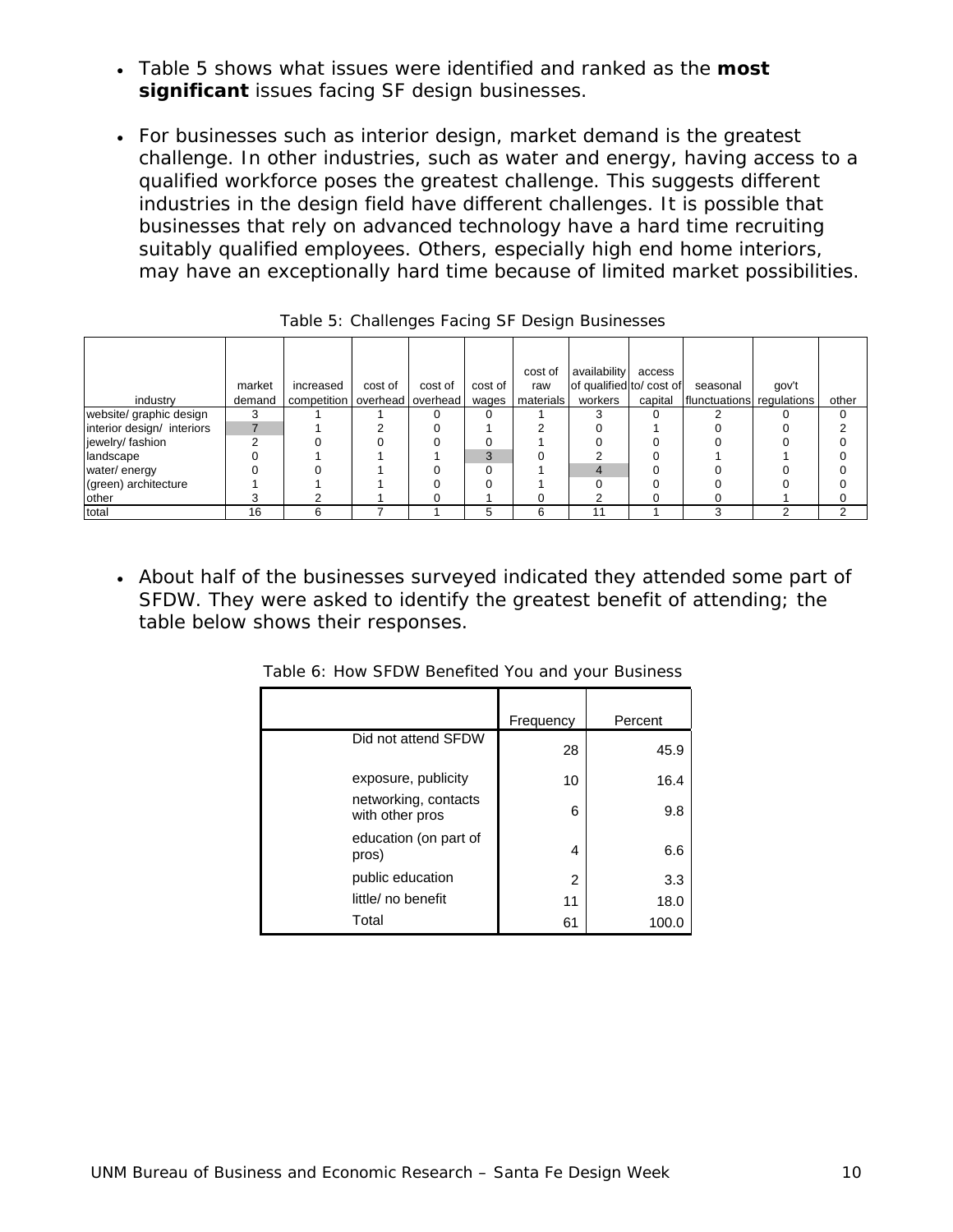## **II. DESIGN WEEK**

## *A. Design Week Attendees*

In an attempt to collect information on SFDW attendees, BBER distributed evaluation sheets to attendees at some of the events. Sixty eight attendees completed and returned the sheets. In the future, evaluation sheets can be included in the registration materials and the event's printed program to ensure that everyone gets an evaluation sheet. The sheets provide a valuable way of capturing attendees' characteristics and their opinions of the presentations and speakers. Outside of these sheets, little is known about DW attendees as there was no central registration process. Attendees were invited into the event where they could attend any talk or presentation they wanted. While the casual informal approach may have contributed to a neighborhood and friendly feel, it was virtually impossible to track who attended which events. This was especially the case for events that were held off-site at various locations in Santa Fe.

• Grace Communications, the event's producer, "clicked" (counted using a clicker) people as they entered El Museo de Cultural, each click represented a unique visitor for that day. The table below shows the attendance data collected by Grace Communications, as of 11-9-06. In total, they counted at least 4,659 attendees, including off site events. No data were available to show the number of visitors who came for a multiple of days. While some events and presentations were well attended, FG discussions indicated surprise among speakers and exhibitors at the low turnout at some of the other events. Some called the attendance *"embarrassing to the speakers"* and *"not worth the work of [putting up a booth]."* 

| Venue                                           | <b>Visitor Count</b> |
|-------------------------------------------------|----------------------|
| El Museo (10/22 thru 10/29)                     | 3,069                |
| <b>SFCC Fashion Show</b>                        | <i>400</i>           |
| Institute of American Indian Arts (IAIA; 10/27) | 40                   |
| Nuts and Bolts/ 5 sessions                      | <i>200</i>           |
| Interior Designers Panel/ Tour                  | <i>150</i>           |
| <b>Ecoversity Classes</b>                       | 50                   |
| Children's Museum                               | 10                   |
| <b>Film Events</b>                              | 290                  |
| Rose Tocke at Capital High                      | <i>100</i>           |
| <b>Trend Magazine Panel</b>                     | <i>150</i>           |
| Total of 11-9-06                                | 4.459                |

Table 7 Attendance Per Venue (Grace Communications)

*Source: Email message from Grace Communications, dated 01/03/07. Data is of 11/09/06.* 

• BBER was able to collect information on 68 attendees that were present at the more well-attended events, specifically the design round-tables with high

UNM Bureau of Business and Economic Research – Santa Fe Design Week 11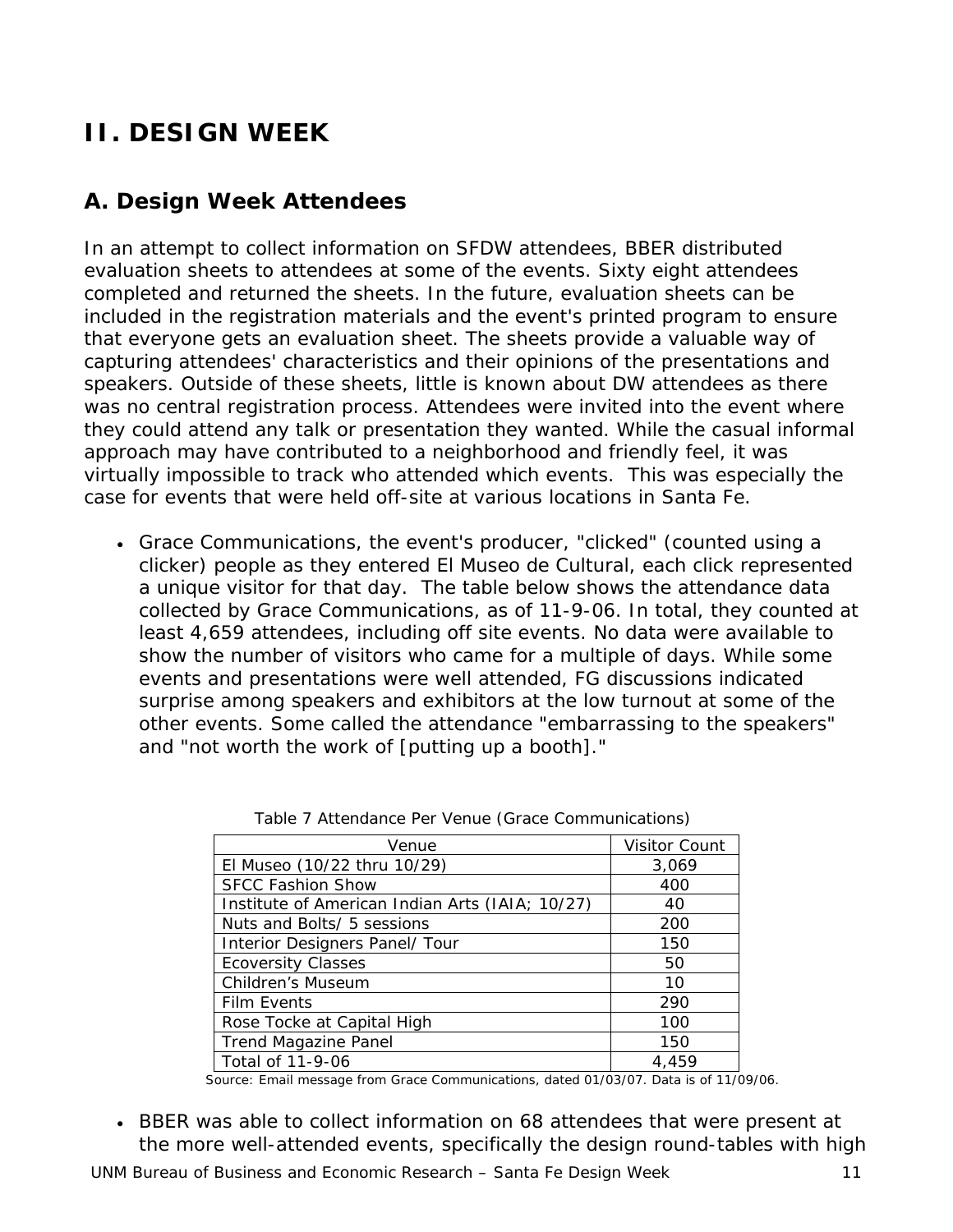profile commentators. Of the 68, 43 identified themselves as self-employed (63%). Many were architects (10), artists (9), writers (7), interior designers (5) and community advocates (5). Those that were not self-employed were educators (2) and public health professionals or social workers (4). Only 4 indicated they were from outside Santa Fe Co.

- Out of the 68 completed sheets, only four were from people outside of the Santa Fe area. However, discussions with program organizers revealed that those who attended other events, namely the Custom Home Tour, came from other states. Again, a central registration process will eliminate uncertainty about the origins of attendees in the future.
- FG responses also indicated that some events that were the best-attended spent additional monies on their own marketing and advertising. For instance, the Santa Fe Community College Fashion Show and the Interior Design Custom Home Tours had sell-out audiences and had supplemented DW advertising with their own.
- An attractive feature of many SFDW events was the potential of earning Continuing Education Units (CEU's), for professionals in architecture, interior design and many other professions. However, at this time, it is unknown how many attendees collected the credits.

#### *B. The Value of Design Week*

Three focus groups (FGs) provided valuable qualitative insight into SFDW by gathering impressions, experiences and suggestions from *Design Week* presenters, exhibitors and participants. These sessions provided an opportunity for dedicated design professionals to discuss issues in depth and generate new ideas. Three focus groups were conducted in a central location in Santa Fe. Each group consisted of a mixture of professionals in the design industry. An outline of industries and their focus group representation can be found in Appendix B. Some invitees were unable to attend but were very interested in providing input. An abridged set of questions were sent to these individuals by email. The email questions can be found in Appendix D. Their responses are included in this analysis.

Invitations were made to participants in a careful and deliberate manner with a personal call from the principal investigator or focus group facilitator to presenters, exhibitors as well as to attendees (who expressed interest in attending a focus group on their evaluation form or at the registration table). Groups were formed to provide a balanced representation of Santa Fe design industries. Presenters, exhibitors, and attendees were invited who represented the following design industries: Architecture, Landscape Design, Interior Design, Fashion Design, Home Interior Design (e.g. custom lighting, fine furniture), Sustainability Products/ Services (rain harvesting, etc), Design Industry Support (e.g., Education, Promotion, Policy, etc).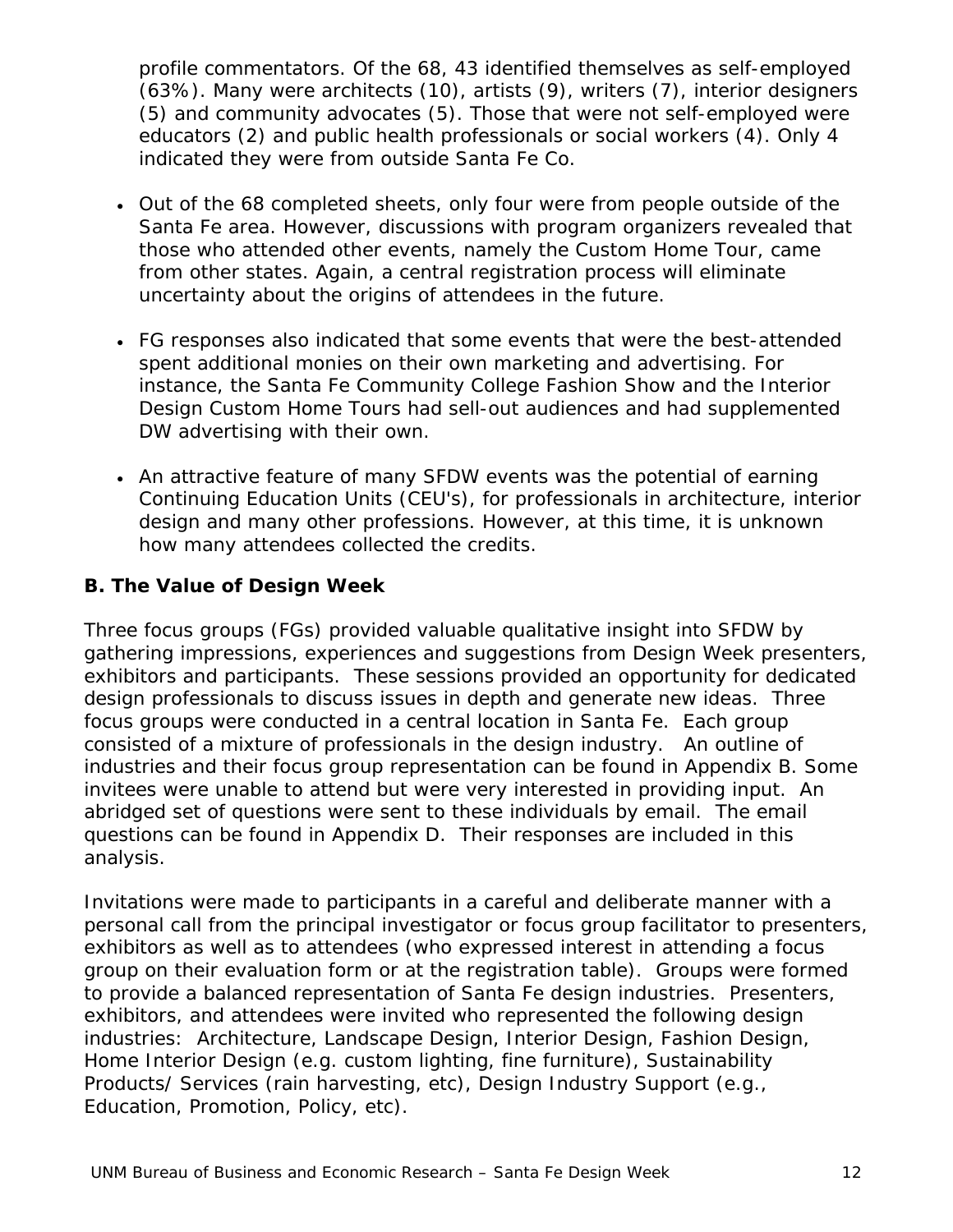Each group was asked to address the same set of questions; (see Appendix C) designed to explore the following issues:

- Perception of *Design Week* in terms of value & satisfaction
- Perception of business and educational gains resulting from *Design Week*
- Perception of Santa Fe as a potential 'Design Hub' and ideas on how to get there.

## **1. Participant Characteristics**

Introductions showed that participants have been involved in Santa Fe's design industry ranging from one to 25+ years. With the exception of three participants who have been in Santa Fe for one year or less, participants have lived and worked an average of ~12 years in Santa Fe (and were involved in design work for many years previous in other locations). It was interesting to note the perception of design as being quite separate from traditional/indigenous arts, and only one participant was involved in both fields. It was acknowledged that these traditional arts create a strong foundation for the creative enclave in Santa Fe. The participants were all very enthusiastic about design and they demonstrated great dedication to seeing design grow as an economic force in Santa Fe. Other common characteristics:

- Not originally from Santa Fe or New Mexico but have called Santa Fe home for many years.
- Their product or service appeals to a small and "high end" market which they defined as the top ~2-10% income brackets.
- They operate very small businesses and perceive continued survival/success in staying small and providing custom services (they reflected on Santa Fe's limited capacity and interest in mass production).
- Generally, a large portion of their customer base is outside New Mexico.

## **2. Enthusiastic Response to the 2006** *Design Week*

- "*Design Week brings people together instead of feeling competitive… it creates a momentum to learn from each other."*
- The expression of value and satisfaction from the presentations and exhibits was very clear and enthusiastic. According to participants, the caliber of speakers, exhibitors and presenters was very high; they only bemoaned low turnouts.
- Most participants saw *Design Week* as an important event that should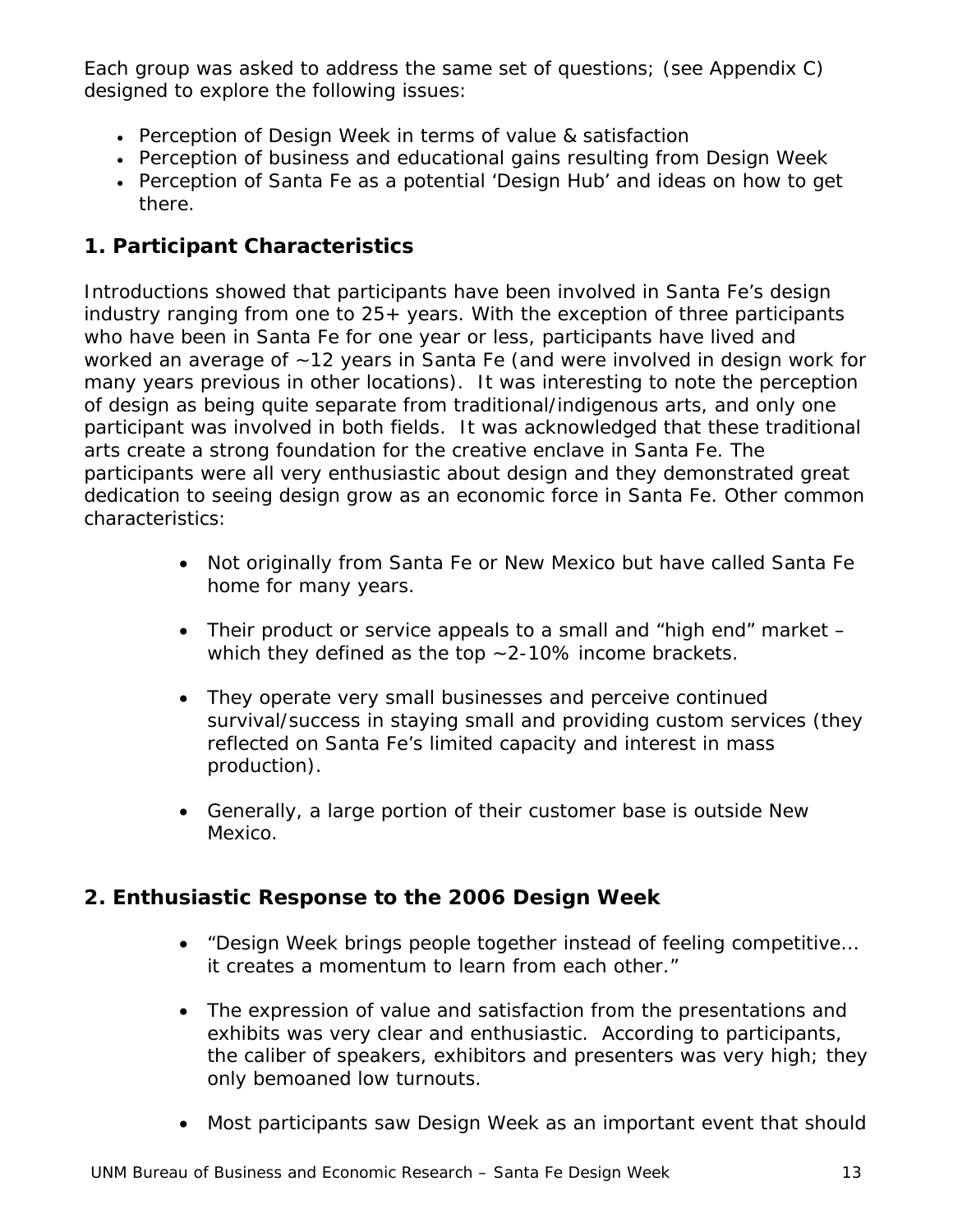be continued, although with a more refined and focused scope and format.

- Nearly all said they would participate again (those who hesitated wanted more information on future event formats). Those who said they would not participate in the future cited "unprofessional organizing" and "irrelevance" as reasons.
- Participants acknowledged that the event reached out to a broad set of design areas and industries and were concerned that the event created a disjointed feeling by 'trying to do too much' – **a widely held impression about the 2006** *Design Week* **.** "It was weird to see Fashion Design with Green Architecture and rain harvesting."
	- o Participants recognized the challenge of promoting a "design hub" is an exercise in balancing inclusion and focus – *'how to incorporate the varied disciplines, yet not get stretched too thin.'*
	- o Participants saw a great deal of potential in *Design Week* and reflected on strategies on how to best achieve a greater focus or narrower, more unified scope.
		- Focus on specific design industries either by presenting 'specialty days' in one comprehensive event.
		- Hold multiple events throughout the year with different design focus.
		- Find a galvanizing theme to bring all disciplines together (e.g. sustainability, creativity).
		- Focus on a design area for 2 or 3 days and rotate focus each year.
- Unprompted, people in each group drew a connection between *Design Week* and the 2003 "*Economic Development Strategy"* by *AngelouEconomics* (regarding the objectives relating to promotion of Santa Fe's market niche in design). They expressed that Design Week and pursuit of the "design hub" concept are an effective followthrough to the report's recommendations.
- Two participants (who work together) thought more respectful attention should be provided to session presenters (in terms of promotion, scheduling and communication).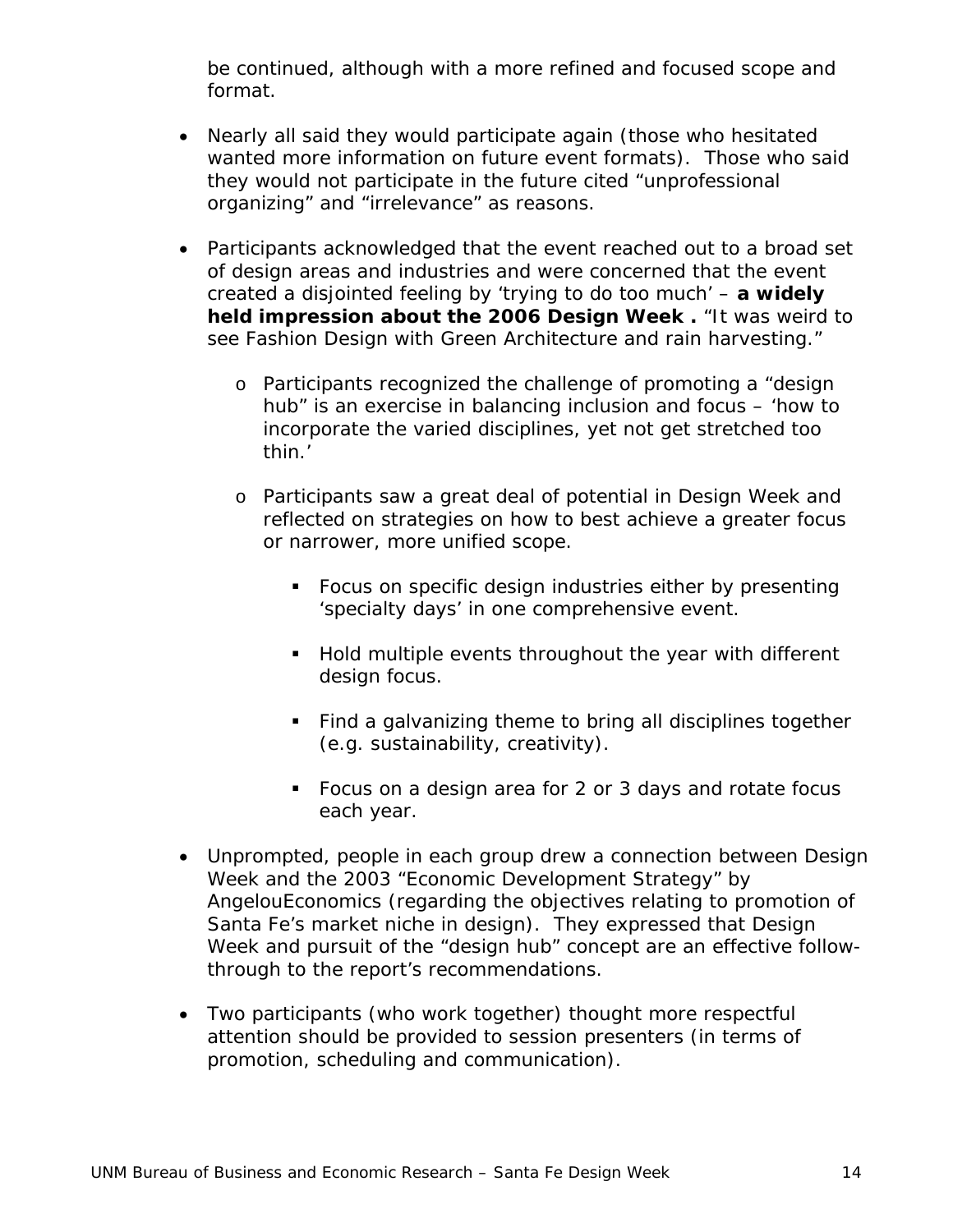## **3. Participants Valued Business and Educational Opportunities**

#### **Business Outcomes:**

- "*Emphasizing the business aspects of the event would help bring in much needed money for designers."*
- "*Economics should be the driving force design businesses help the city – the city needs to help design businesses (e.g. exposure)."*
- One (contacted) presenter in the sustainable energy field was so busy with new work resulting from his presentation that he did not have time to attend the focus group. He said he yielded nearly a year's worth of work.
- Fashion designers noted that orders were sold on the floor of the trunk show and students received job and internship offers from the exhibitor's fair.
- Some did not see immediate work or sales but thought the contacts were valuable in establishing potential future commissions. In the cases of higher-end design products, such as architectural lighting and glass fixtures, a commission can take up to three years from the point of exposure to come to fruition. This is an accepted part of business and many exhibitors were not discouraged by not making immediate sales as they were still able to show their work and distribute marketing materials.
- All agreed that heightened visibility for their design discipline was a clear benefit
- Participants were excited to network with other designers in the community, local policy makers and *"designers who could 'spec' my product."*
- It was suggested that more time be built into the event for networking and business development to foster economic development aspects of *Design Week.*
- Many participants said they would like to see more national and international attention given to the event, but also noted that it would be advisable to wait until the convention center is completed. The interim period could provide time to fine tune *Design Week*.

#### **Educational Outcomes:**

• Participants enjoyed learning from invited speakers (i.e. pervasive community design and involvement ideas from the former Honolulu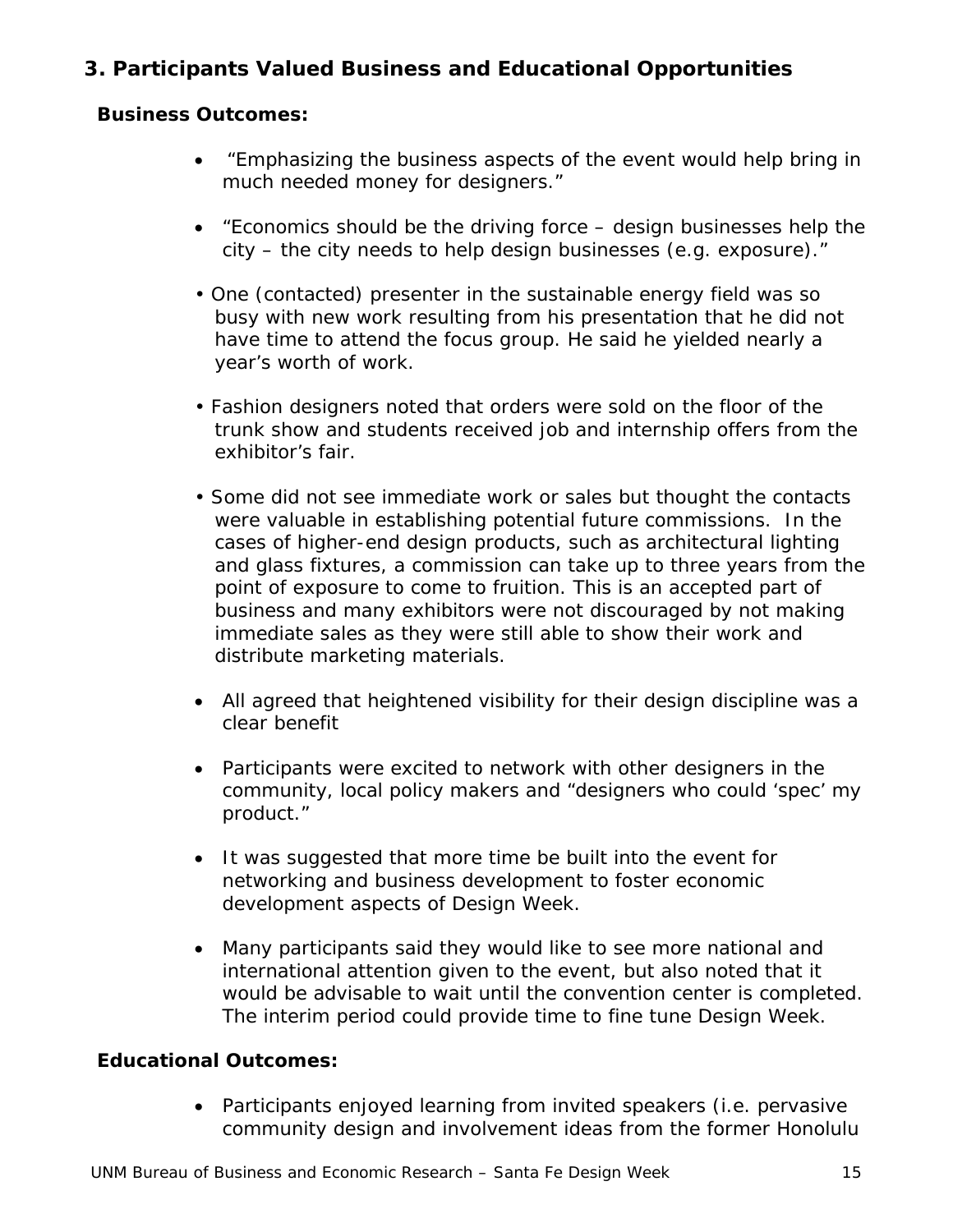mayor) and considered how to use new ideas in their own work.

- Participants would like to see more opportunities to educate the public about the 'design process' and how 'design relates to life and work.'
- The event provided an opportunity to learn a lot about sustainability issues and design.
- Some thought it could be interesting to include future sessions on the 'creative process' and 'practical aspects of running a business'.

## **4. What Could Increase the Value of** *Design Week***?**

The following section summarizes feedback to improve practical and programmatic aspects of the event. Comments touched on the need for increased promotion and marketing to expand attendance, refine the focus, acquire a more inviting venue, and build capacity in the design community to maintain momentum and "synergy."

#### *4a. Increase Overall Event Promotion*

- Participants were concerned about bringing in such high-quality speakers and setting up numerous excellent presentations without recruiting a larger audience.
- Attendance appeared to be dependent upon whether a niche industry or presenter did their own promotion. Generally, presenters who relied on general event promotion voiced disappointment with audience count, as were many of the exhibitors.
- Presenters would like to be kept informed about the extent of overall event promotion so they can plan and budget for their own outreach. Participants in three or four design industries said they poured in thousands of dollars to promote their own events.
- Provide advance notice to local design professionals so they can carve out time to attend the events themselves.
- Devote time to initial planning to clarify the purpose of and audience for the event. Is it targeted to designers locally? Nationally? Internationally? Is it for producers or consumers? The general public? Is it for networking between designers and artisans/producers? Once the audience is defined, the marketing can follow suit. **This was a major issue for focus group participants and was an underlying concern throughout the discussions.**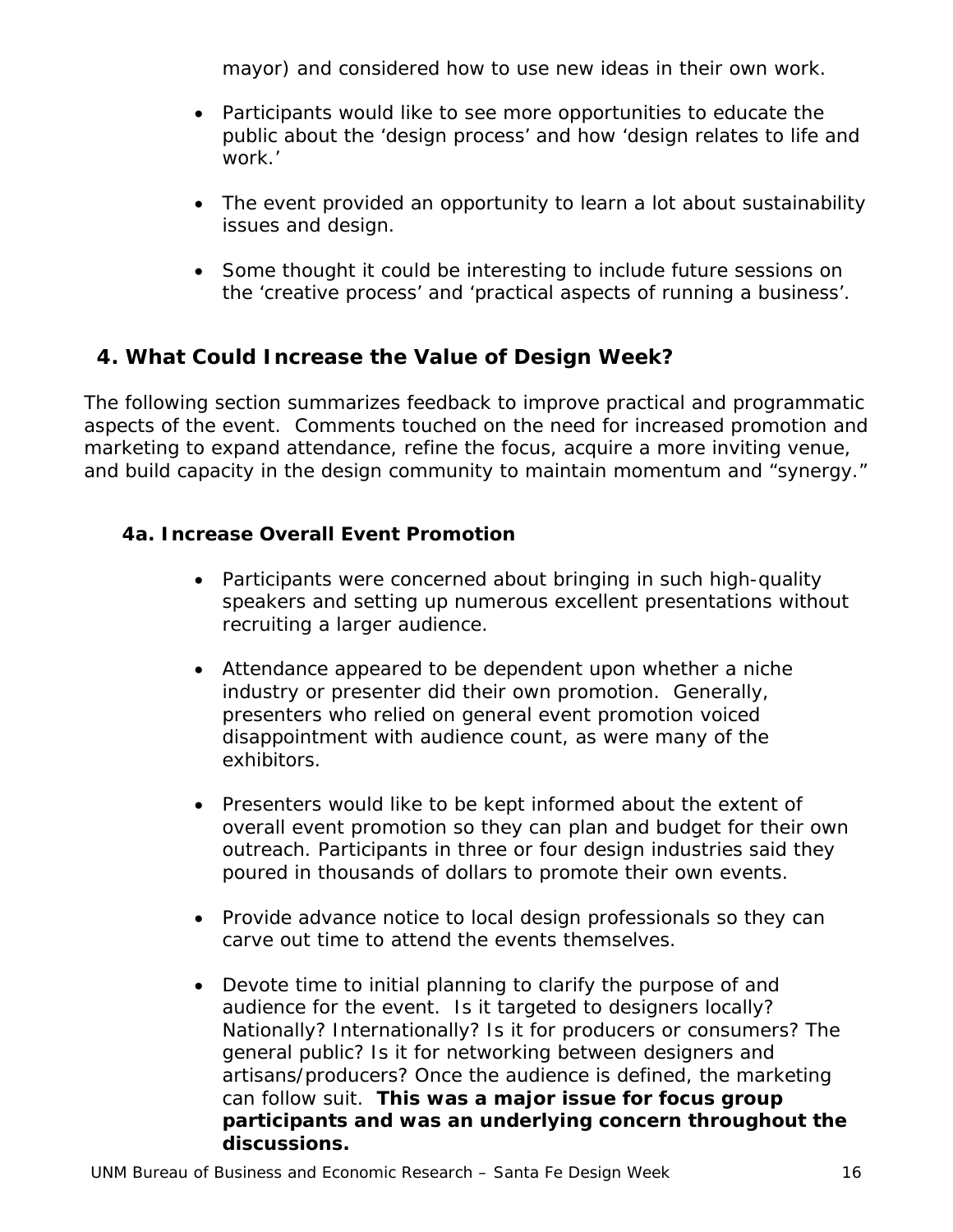- o Design industries could think about two kinds of presentations – one geared to local and out-of-town professionals (i.e. a well-known speaker) and others for the general population (education oriented).
- Provide a longer lead time to prepare for future Design Weeks (e.g. release of funds) especially to provide more advance time for organizing and marketing.
- Increase outreach to the general population in the region. There may be a pool of interested audience members that are not on designers' mailing lists.
	- o "*I attended because I happened to drive by and saw that something was going on. I thought there should have been more advertising, especially with the quality of presentations."*

#### *4b. Increase Efforts to Connect Producers (e.g. Artisans) with Consumers (e.g. Designers and Builders) at the Vendor Show*

- "*I'm not sure if it is worth the work involved because of the scant turnout."*
- "*I was hoping to meet more interior designers or architects who could spec my work."*
- Exhibitors also noted that they:
	- o Thought the mix of vendors was unusual but enjoyed the "cross-pollination" with people in different design fields.
	- o Would like to be present during "high attendance days."
	- o Advise against locating a stage for presentations and panels in the middle of the vendor show (awkward for both the exhibitors and attendees).

#### *4c. Find a More Suitable Venue*

- "*Need to get Sweeney Center completed before going national."*
- According to many, the venue appeared makeshift with inadequate parking facilities, although it was centrally located. While its "funky" and neighborhood feel was appreciated by many, some thought an event attracting national and international professionals would require a better suited facility.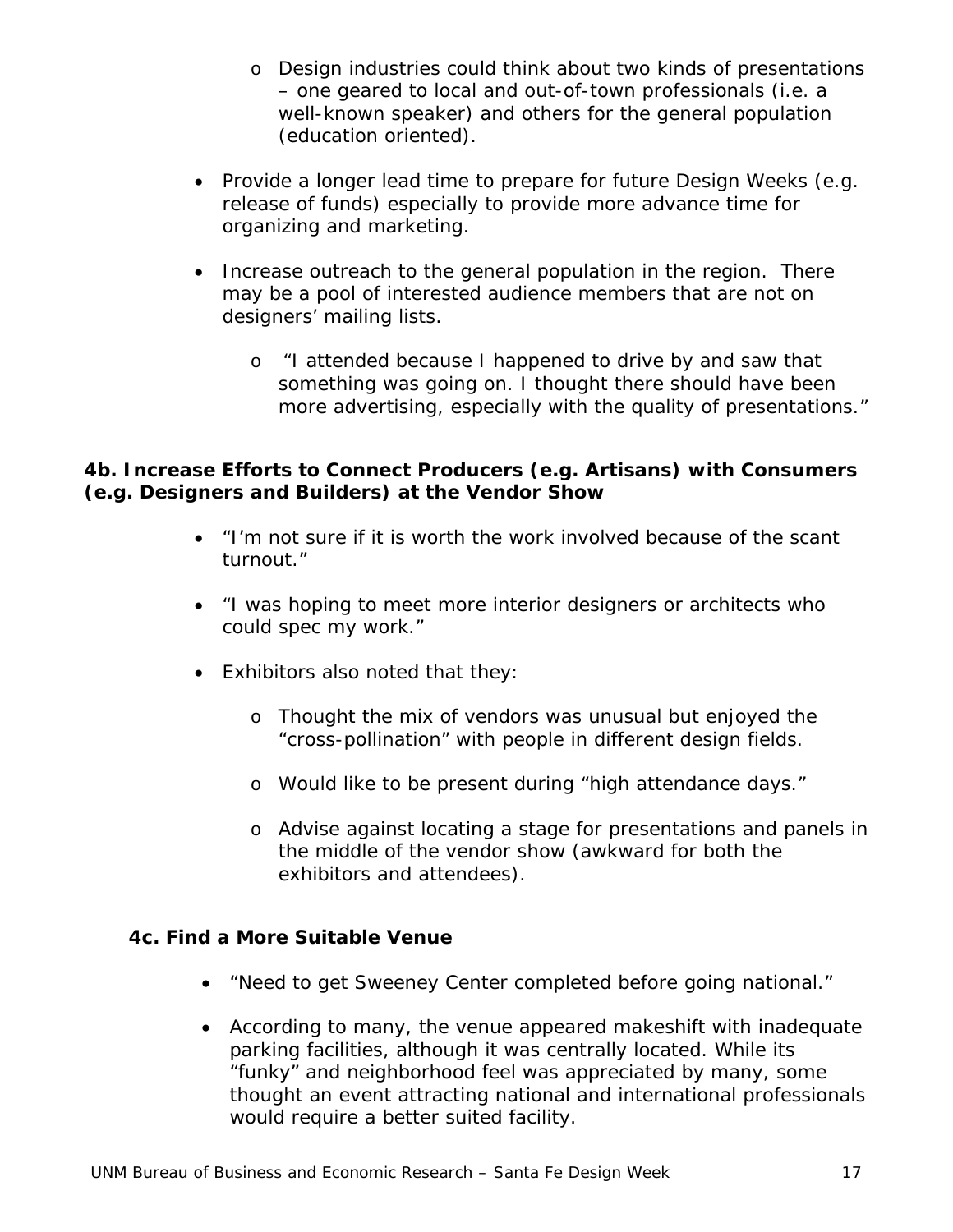#### *4d. Shorten the Duration and Increase the Focus*

- *"Too many events, too long"*  "*8 days was exhausting."*
- "*Too many events, tried to do too much, it felt scattered."*
- "*It's better to focus on one issue and do it well."*
- "*It felt unusual to have green energy mixed with fashion design."*
- "*I thought that the original intent of this event was to "showcase" what is happening in Santa Fe that would be of interest to builders, architects, landscape and interior designers (local and national)."*
- "*For a small town, this was good. Santa Fe can't pull off a Design Week on one aspect only. There is too much going on to leave someone out."*
- *"The program needs a greater sense of cohesiveness inclusiveness is a worthy goal, but can also undermine the event's mission."*
- Discussion varied on how to increase focus, ideas included:
	- o Extend *Design Week* into a series of events held during the year that focus on different design field, they could coincide with other events :
	- o Rotate focus year to year ;
	- o Hold one event with a different design field focus each day;
	- o Pick one form of design and do it so well that it becomes a national draw.

#### *4e. Tie the Event into the Local Community*

- "We n*eed to think about how to bring in mainstream people."*
- *"The public did not seem well informed about what Design Week was all about."*
- Participants thought it would be valuable to replicate the positive experience of designing the *Pueblos del Sol playground*, (where community members helped design and build a local gathering place).
- The event can continue to incorporate public design competitions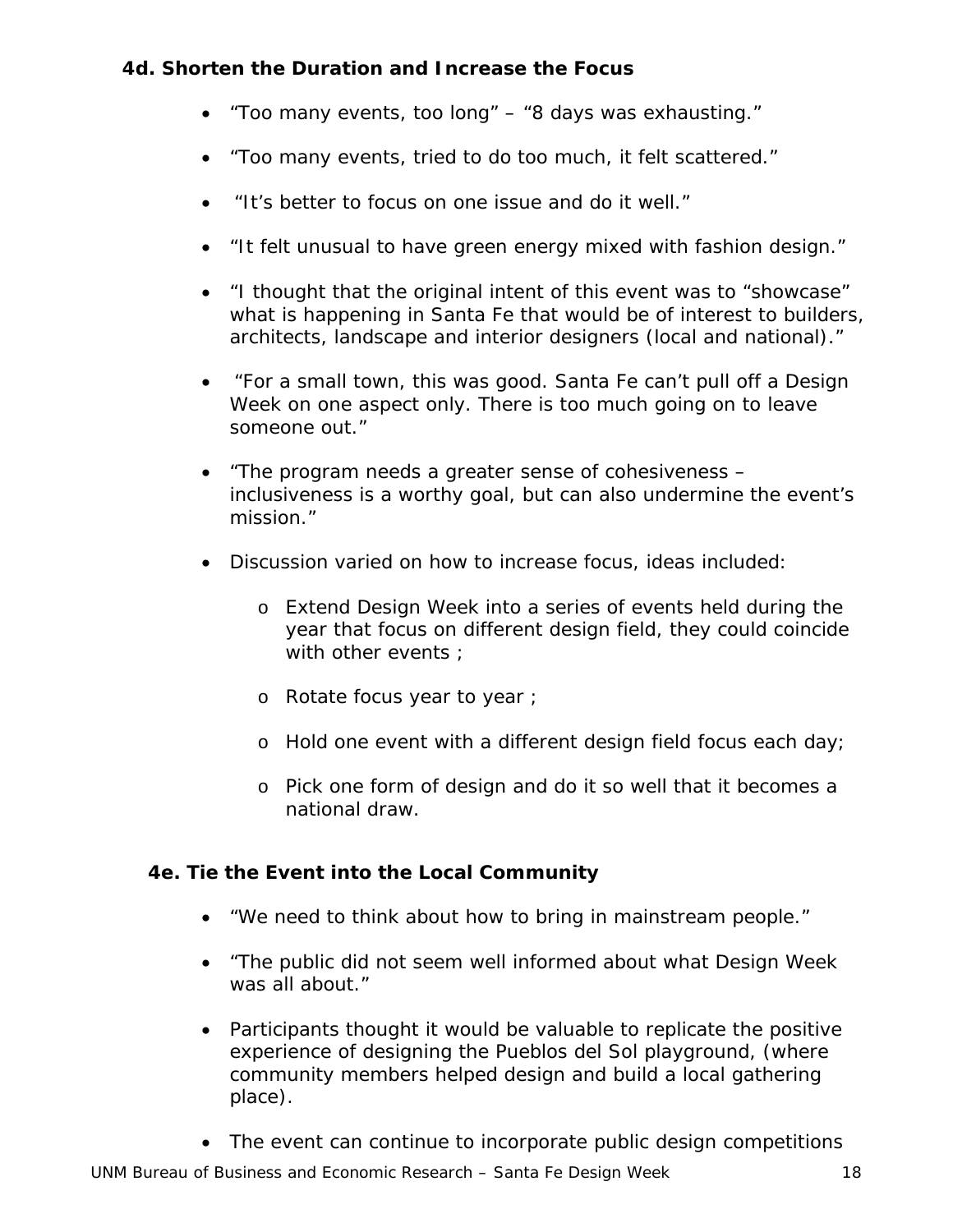like the "*Villa Esparanza Sustainable Ideas Competition".*

• The event could learn from and incorporate community involvement ideas presented by Jeremy Harris, former Mayor of Honolulu, and Bennett Peji, Commissioner of Arts & Culture in San Diego.

#### *4f. Build Capacity in the Process of Planning and Implementing Design Week*

- Participants from two of the focus groups were enthusiastic about maintaining contact with each other to continue a dialogue about SFDW and other concerns. They would like to create a mix of designers to discuss the big ideas of what needs to happen to build Santa Fe as a design hub, culminating in Design Week. They would like to establish a collaborative process; create a community-based (non-governmental) effort to take design industries forward and provide education to the community.
	- o They propose a regularly organized and facilitated dialogue between design professionals to work out – they hope to start this in early 2007.
	- o Interested persons hope to get representatives from each industry and create a core group to plan *Design Week* together and allow *Design Week* to reflect the objectives of this creative consortium.
	- o Make time during the event to meet together and discuss progress and involve local decision makers in this dialogue.

## **5. What Could Santa Fe's Unique Design Hub 'brand' be?**

- Many ideas were offered by focus groups participants:
	- o "*Santa Fe Where Design is a Way of Life"*
	- o "*Creative Santa Fe 'In' on Design"*
	- o "*Brain Trust of Creatives*"
	- o "*Santa Fe a unique collection of creative talents"*
	- o "'*City Different' can still work"*
	- o "*Please don't advertise "Paris of the Southwest" need to celebrate Santa Fe for itself"*

UNM Bureau of Business and Economic Research – Santa Fe Design Week 19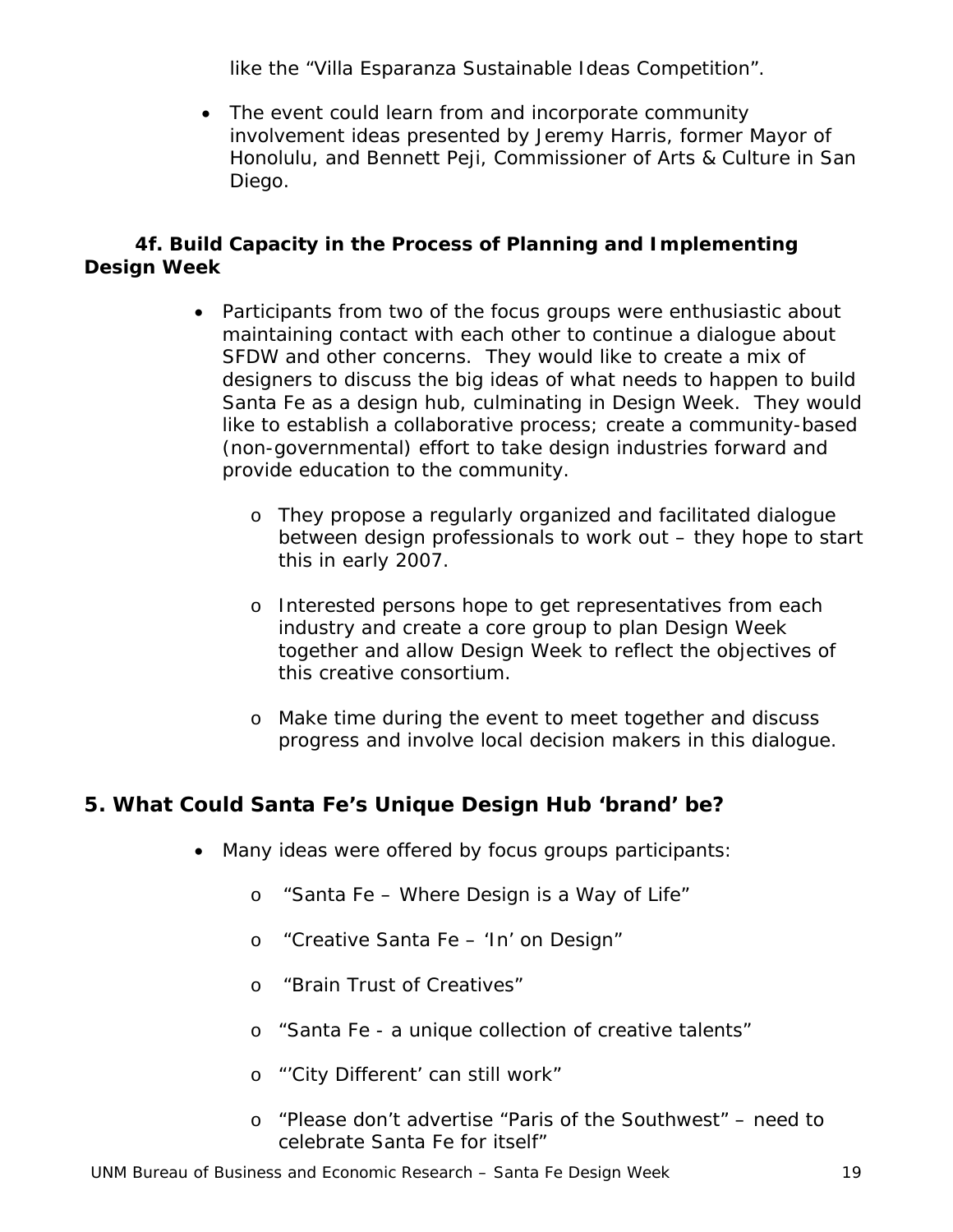- o "*Similar to the 'artist colony' idea, we hold a strong cluster of "creatives" – people are hungry to see what's going on here"*
- o "*Unique, tri-cultural concentration of artisans, craftspeople, designers and artists."*
- o "*Santa Fe has a unique aesthetic indigenous sensibility not exploited and not kitsch – retain cultural authenticity. It's a concept – not a place or center."*
- o "*To make a common connection is a big job need to take it in steps."*
- o "*Hesitant to close options with a particular 'brand' the ultimate challenge is to keep a brand of Santa Fe style evolving*
- o "*Modernism is important to Design Week don't leave out contemporary design when embracing traditional cultures!"*
- o "*Too soon to get a clear picture of how Santa Fe could market itself as a design hub – the City doesn't know itself. More conversations needed to decide what it is we want to say."*

### **6. How Can Santa Fe Establish a Design Hub?**

- Generally, participants thought efforts to establish a design hub need to be part of a comprehensive economic development strategy (for all sectors).
- The city needs a strong strategy first and then a marketing campaign to showcase local design products and services
- A common response that energized participants was the idea of a central location, or "place," where people could meet and promote design in Santa Fe. A "physical" design hub could:
	- o Be a destination for potential customers, including tourists, to gain familiarity with the products and services of local design professionals.
	- o Provide a common meeting space for collaboration among Santa Fe's design industries.
	- o Provide a forum for the continued dialogue among disciplines to promote Santa Fe's design industry.
	- o Host design events and a revolving exhibit.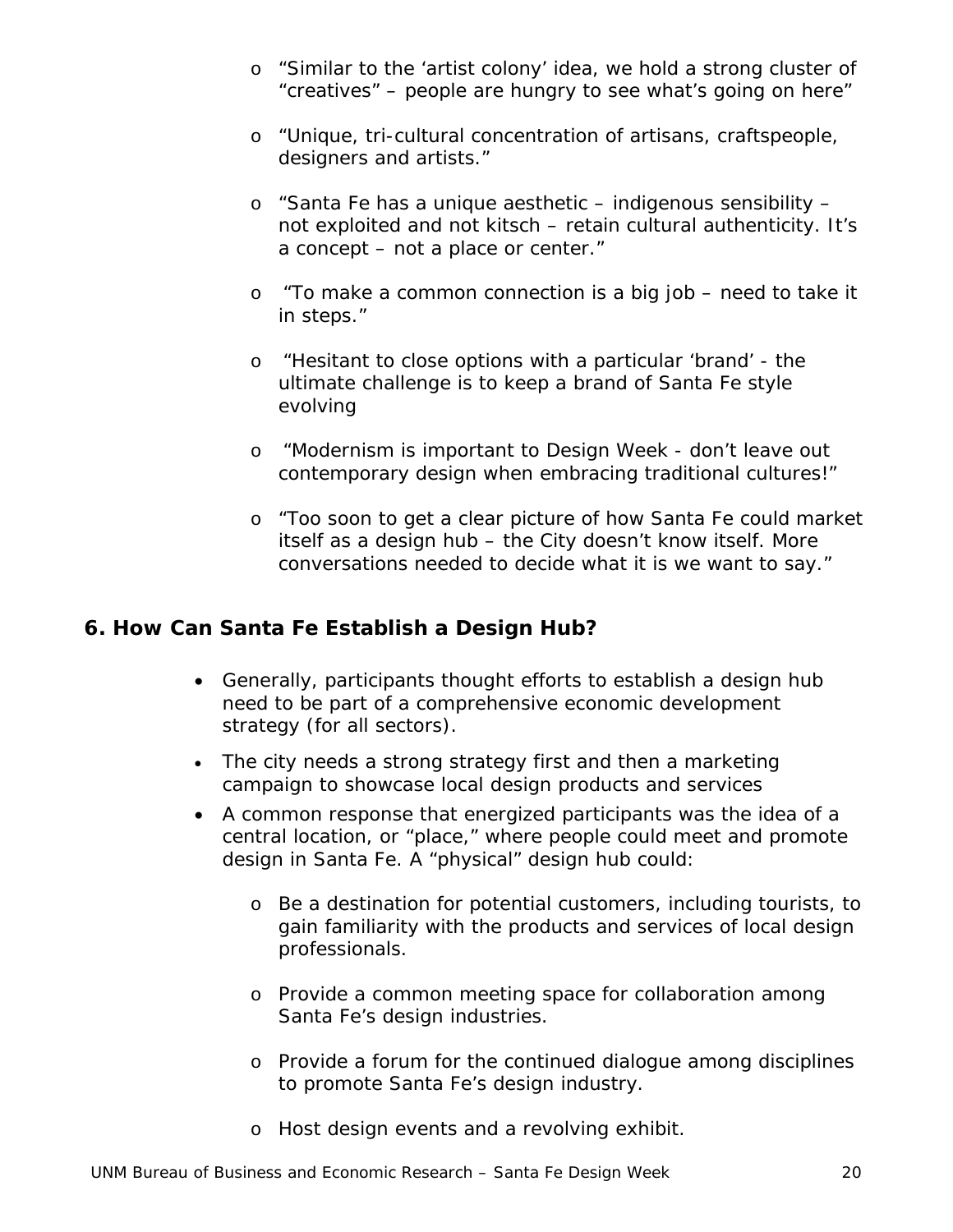- o Be centrally located and easily accessible (e.g. Railyard area).
- o Provide educational resources to schools and the community
- o Ideally, it could house offices for existing design specialties and their associations.
- o It was noted that some referral services already operate in Santa Fe.
- o There was no consensus on how to create this partnership how public, private and non-profit entities could work together to form the vision of a "design clearinghouse".

#### *6a. Continued Dialogue between Design Professionals*

- Many focus group participants expressed interest in being involved in continued discussions of how to work together to achieve 'design hub' objectives.
- "*We need to have conversations about 'What do we all want?' 'What do we want to say about it?'"*
- "P*eople are more likely to come if there is something tangible to discuss, and not just more talk."*
- Many participants exchanged cards and look forward to meeting together to discuss these issues.

#### *6b. Extend Support and Attention to Design Industries throughout the Year*

- Many saw the value in working together as a group to support the design industry, including outreach to public officials and "regular folks."
- Reference was made to the need for improving business climate in general
- Creative businesses need help with practical business skills such as marketing, sales, etc.

#### *6c. Perceived Obstacles for Santa Fe Becoming a 'Design Hub'*

- Lack of a convention center.
- Lack of an existing space that would exemplify and function as a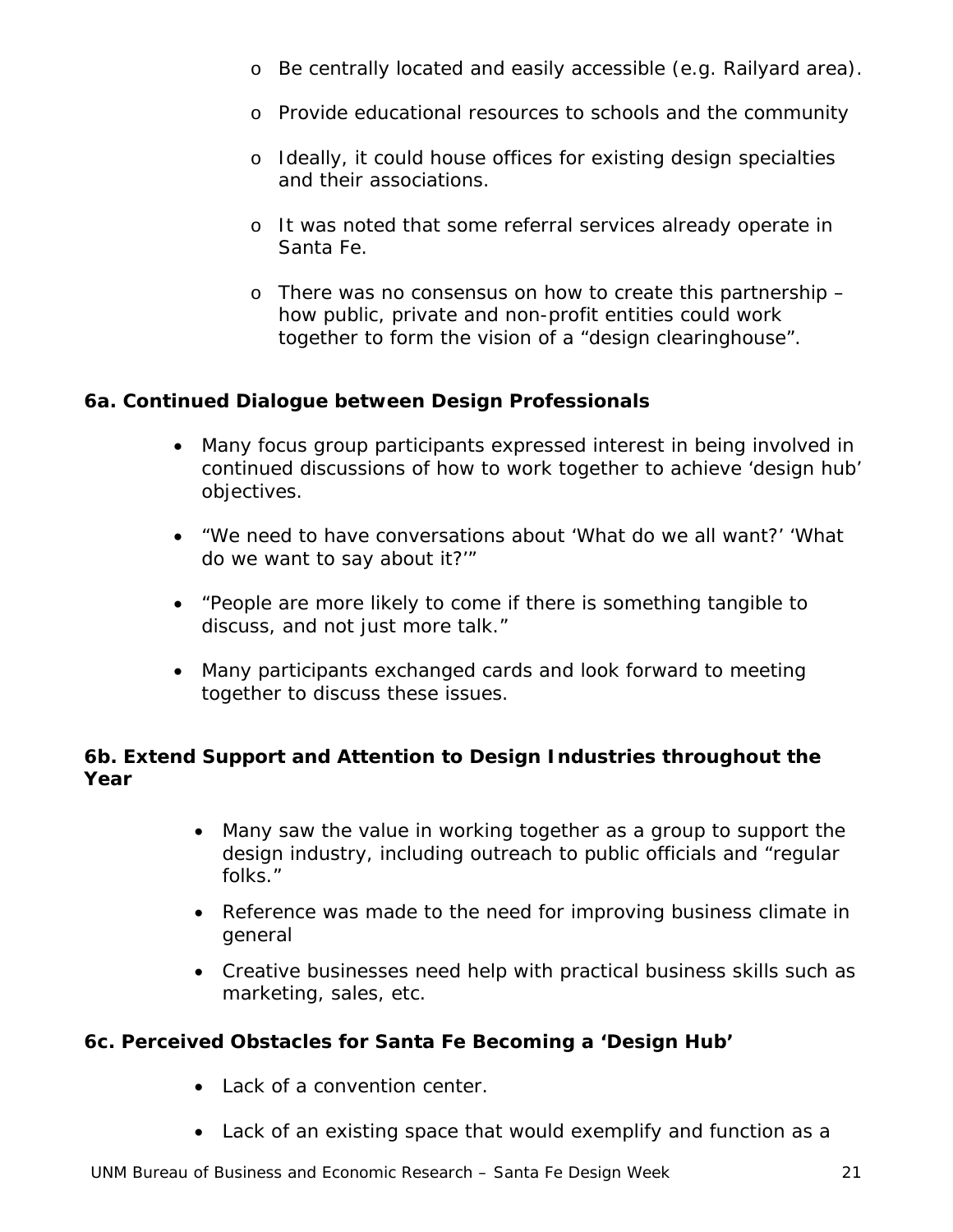design 'center.'

- Distance from other national design hubs.
- Difficulty to compete with other well-established events or locations, mostly specializing in a design industry.
	- o "*Santa Fe doesn't make a good setting for a trade show because we can't produce in quantity. Denver can compete better because of its industrial base."*
	- o "*Santa Fe is a difficult place to implement innovative architectural design because of the historic preservation requirements. Need to be allowed to incorporate innovative materials created after 1920. To prevent stagnation, innovation is needed at many levels (including the City) … It takes years to get buildings built."*
- To some, 'Sustainability' is a framework to gather different disciplines around common community goals, to others it is one of many elements of a bigger picture.
	- o "*Design is everything and sustainability is but one component, not the driving force."*
	- o "*Sustainability can be the galvanizing component."*
	- o "*We are saturated with "sustainability" in Santa Fe and elsewhere with successful national events."*
		- **Many Santa Fe companies are deeply involved in** marketing design and zero carbon building.
		- **Santa Fe is becoming a driving force for renewable** energy.
	- o Some could see the relationship of sustainability to design, but thought it should be discussed in a separate conference
		- "*For Santa Fe to carry the role of "Sustainability Design Hub," it would have to compete with other locations and Design Week would have to compete with wellestablished national conferences such as GreenBuild that took place in Denver just after Design Week with 13,000 in attendance and 700 booths."*
		- Respondents felt that the City needs to make assisting the growth of its target industries, specifically design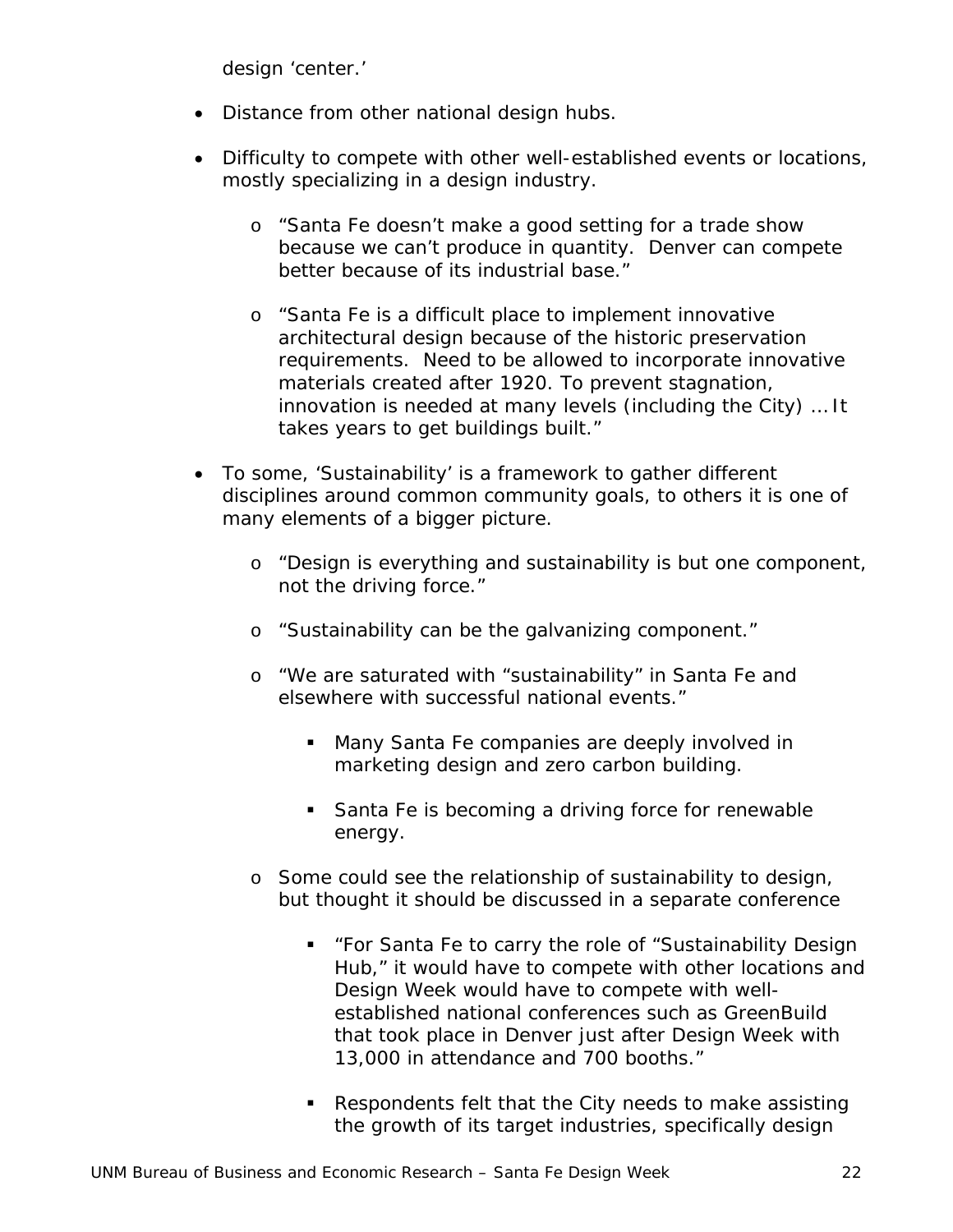### **III. LESSONS LEARNED**

- Just as many presenters and exhibitors would have liked to be kept informed of overall marketing efforts, BBER would like to be kept informed of registration processes in order to better facilitate data collection processes. With well-planned data collection systems in place, BBER will be able to calculate clear economic impacts of Design Week and its activities. BBER will need to determine ways to capture the following:
	- o Accurate counts of registered attendees and where they are from;
	- o How much money they spent while in Santa Fe (hotels, restaurants, business with exhibitors);
	- o How long they were in Santa Fe;
	- o If they here for another event (UNESCO);
	- o What industries they represent;
	- o How they learned about Design Week;
	- o Up to date lists of design businesses in Santa Fe and elsewhere that are being used for marketing. These lists can be used for survey research, broadening the understanding the DW's impact.
- The focus groups identified many areas in which to follow up with future research: designers' investment and commitment to the event, the event's targeted audience and the event's increasing value to the city's design communities.
	- o Focus groups proved to be a valuable tool in capturing the perceptions, attitudes and opinions pertaining to SFDW. Participants were easily recruited and were very enthusiastic about sharing their insights. Focus groups will continue to be used to study the event's value to the city's various communities.
- Since a large proportion of the city's design firms are small non-employers, BBER will work with the City and others to establish more complete lists of design-related establishments to be used in survey research. Survey response rate can be improved by announcing the survey through postcards and newspaper ads and through more aggressive follow up methods.
- In addition to the data described above, data such as annual receipts, number of firms, gross receipts taxes paid, number of employees and the use of contract workers need to be studied to measure the impact of the City's economic development plan implementation and DW as an industry promoting event.

#### **IV. CONCLUSIONS**

• Design businesses in Santa Fe are primarily small businesses with little to no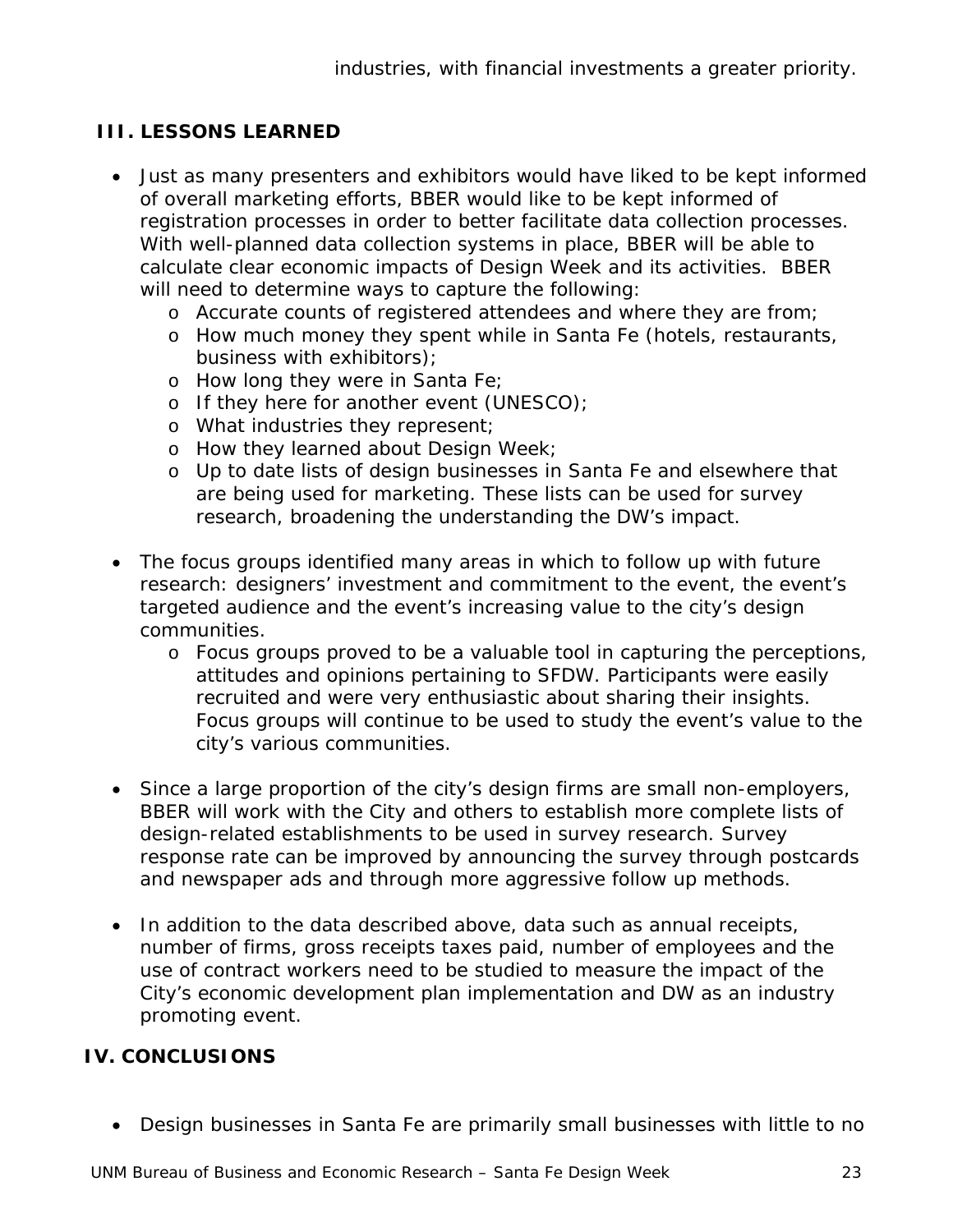employees. However, business owners are entrepreneurs with explosive enthusiasm to see design progress and benefit in Santa Fe as a major economic force.

- A significant portion of designer's revenues originate from outside Santa Fe and outside New Mexico, indicating Santa Fe has the possibility of being recognized elsewhere as a major player in the international design world.
- Santa Fe Design Week, as a concept and as an event, has the general support of professional designers from all fields in Santa Fe. Design Week participants would like to see:
	- o A narrower focus, a limited scope of event and a more clearly defined target audience for the event.
	- o A more clear vision of the role of the general Santa Fe community.
	- o More collaboration and dialogue among local professionals pertaining to the planning and execution of Design Week.
- The role of sustainability and green design can be a galvanizing force but can also be highly competitive with other "green design" hubs.
- This study was effective in identifying major issues and establishing a general baseline for the long term economic impact of SFDW, as the event's full impact will become clear over time. More data and further analysis will allow BBER and the City to more completely evaluate the SFDW's impact on local design industries and businesses.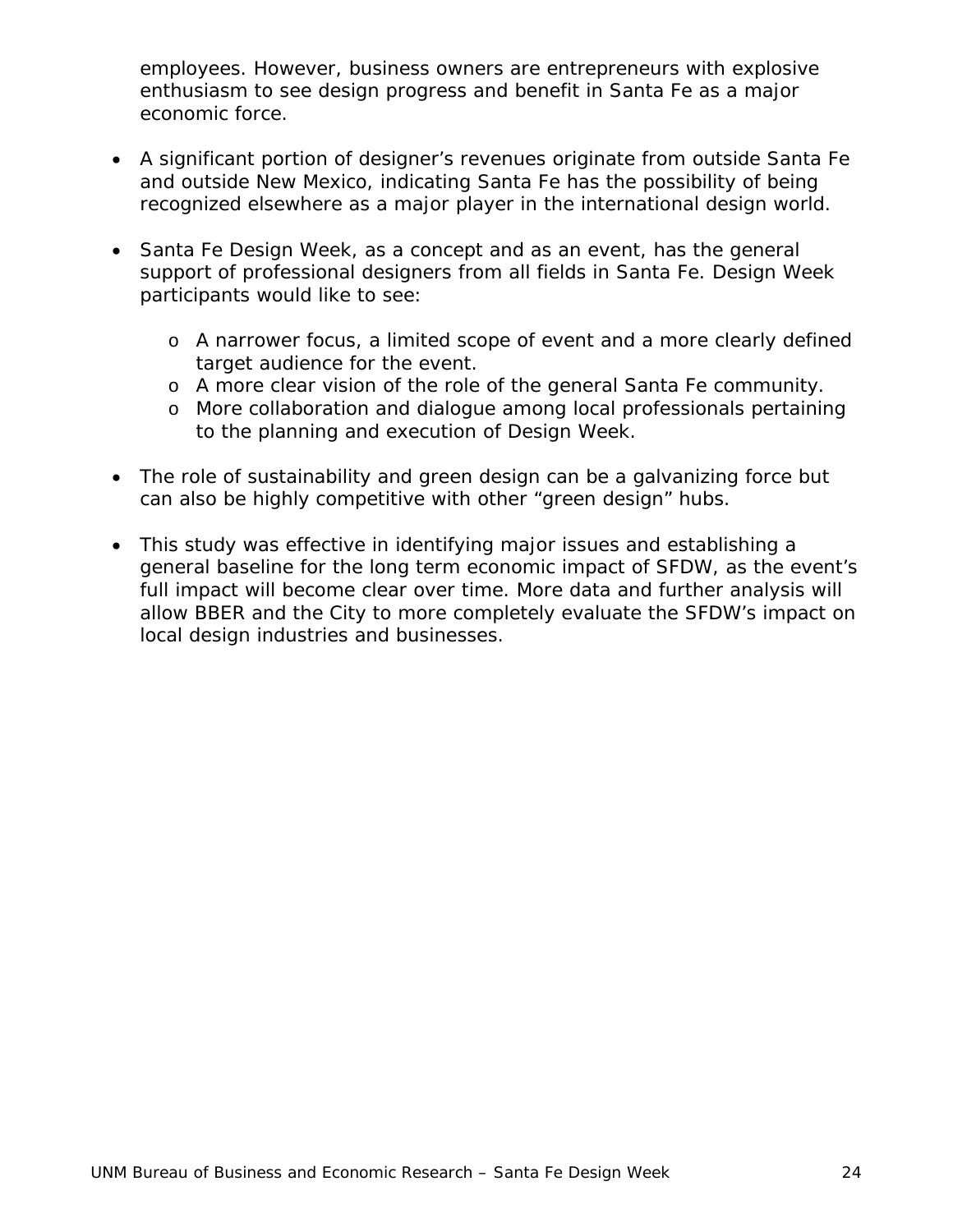## **Appendix A: BBER Design Business Survey**

|    |                               | associated with your answers. Thanks for your response.                                                                                                       | Please answer the following questions. Again, your name or business will not be                                             |
|----|-------------------------------|---------------------------------------------------------------------------------------------------------------------------------------------------------------|-----------------------------------------------------------------------------------------------------------------------------|
| 1. |                               | What product(s)/ service(s) do you provide?                                                                                                                   |                                                                                                                             |
| 2. |                               | Do you have paid employees (besides yourself), not including contractors?                                                                                     |                                                                                                                             |
|    |                               | Yes (Go to 2a.)                                                                                                                                               | No $(Got 0 3.)$                                                                                                             |
|    |                               |                                                                                                                                                               |                                                                                                                             |
|    | 2a.                           | Please indicate the current number of full time and part-time                                                                                                 |                                                                                                                             |
|    |                               | employees at this place of business.                                                                                                                          |                                                                                                                             |
|    | Part-Time                     |                                                                                                                                                               | Full Time                                                                                                                   |
|    | 2b.                           | Please indicate the current number of temporary and permanent<br>employees at this place of business.                                                         |                                                                                                                             |
|    |                               | Permanent                                                                                                                                                     | Temporary                                                                                                                   |
|    |                               |                                                                                                                                                               |                                                                                                                             |
|    | 2c.                           | Over the last 6 months (between June 2006 and now), how many<br>employees have you had to hire or let go in response to demand of<br>your products/ services? |                                                                                                                             |
|    | Hired                         | $($ FT $=$ PT)                                                                                                                                                | ( permanent ____ temporary)                                                                                                 |
|    | Let go                        | $(FT$ PT)                                                                                                                                                     | (__ permanent __ temporary)                                                                                                 |
|    |                               |                                                                                                                                                               |                                                                                                                             |
| 3. |                               | How many employees do you plan on hiring in the next                                                                                                          |                                                                                                                             |
|    |                               | $6$ months? ( $\_\$ FT $\_\_\$ PT)                                                                                                                            | ( __ permanent _ temporary)                                                                                                 |
|    | Year?                         | $($ FT<br>PT)                                                                                                                                                 | ( __ permanent _ _ temporary)                                                                                               |
|    |                               | 3 Years? (FT _PT)                                                                                                                                             | ( __ permanent __ temporary)                                                                                                |
|    |                               | (If you do not plan on hiring more, please write '0'. If you don't know,<br>please leave the question blank)                                                  |                                                                                                                             |
| 4. |                               | Have you used contract workers in the last six months?                                                                                                        |                                                                                                                             |
|    |                               | Yes $(Go to 4a.)$                                                                                                                                             | No $(Got 65)$                                                                                                               |
|    |                               |                                                                                                                                                               | 4a. Over the past six months, what is the average number of work-hours you contracted out per month?                        |
| 5. |                               | Over the last 6 months, what percentage of your revenues would you estimate                                                                                   |                                                                                                                             |
|    |                               | Originated from within Santa Fe, NM?                                                                                                                          |                                                                                                                             |
|    |                               | Originated from outside Santa Fe, NM?                                                                                                                         |                                                                                                                             |
|    |                               | Originated from outside New Mexico?                                                                                                                           |                                                                                                                             |
|    |                               |                                                                                                                                                               |                                                                                                                             |
| 6. | (mark with a $1, 2$ or $3$ ). |                                                                                                                                                               | Please look over the list of choices below and indicate the first, second and third greatest challenge facing this business |
|    |                               | <b>Market Demand</b>                                                                                                                                          | _ Availability of qualified workers                                                                                         |
|    |                               | Increased competition                                                                                                                                         | __ Access to/ Cost of Capital                                                                                               |
|    |                               | Cost of overhead (rent, mortgage, etc)                                                                                                                        | Seasonal fluctuations                                                                                                       |
|    |                               | Cost of benefits                                                                                                                                              | Government regulations                                                                                                      |
|    | __ Cost of wages              |                                                                                                                                                               | Availability of raw materials                                                                                               |
|    |                               | Cost of raw materials                                                                                                                                         | Other (please specify)                                                                                                      |
| 7. |                               |                                                                                                                                                               | In October 2006, did you attend any of the Santa Fe Design Week events or activities?                                       |
|    |                               | Yes (Go to 7a.)<br>7a. How do you think attending Santa Fe Design Week benefited you and<br>your business?                                                    | No (You're done!)                                                                                                           |
|    |                               |                                                                                                                                                               | [code]                                                                                                                      |

\_\_\_\_\_\_\_\_\_\_\_\_\_\_\_\_\_\_\_\_\_\_\_\_\_\_\_\_\_\_\_\_\_\_\_\_\_\_\_\_\_\_\_\_\_\_\_\_\_\_\_\_\_\_\_\_\_\_\_\_\_\_\_\_\_\_\_\_\_\_\_\_\_\_\_\_\_\_\_\_\_\_\_\_\_\_\_\_\_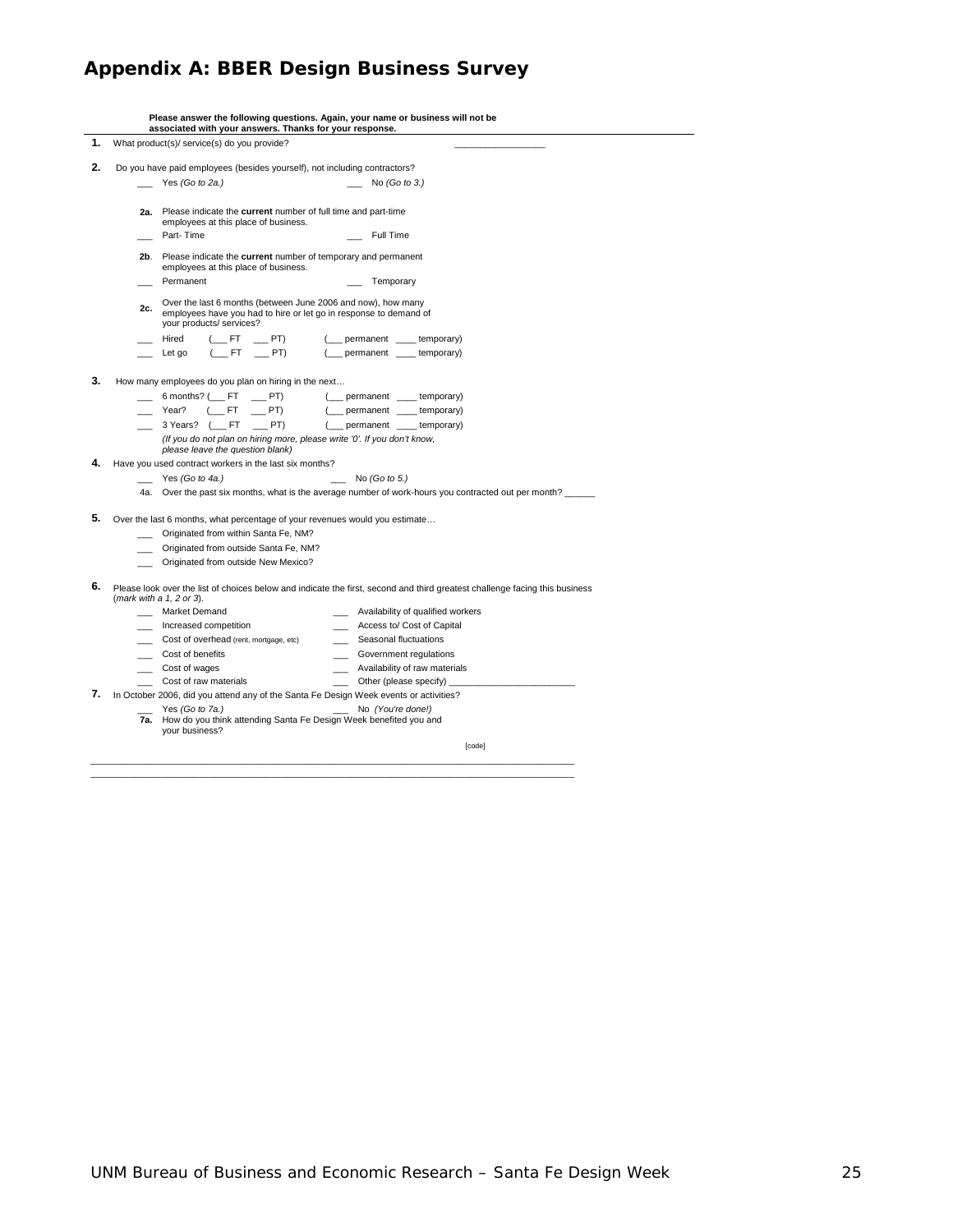|                                 | Architec<br>-ture | Landscap<br>e Design | Interior<br>Design       | Fashion<br>Design | Functiona<br>I Design<br>(i.e.<br>graphic,<br>furniture,<br>lighting) | Sustain-<br>able<br>Design | Design<br>Support<br>(e.g.,<br>Mgmt. Ed,<br>Promo.,<br>Policy) | Sum |
|---------------------------------|-------------------|----------------------|--------------------------|-------------------|-----------------------------------------------------------------------|----------------------------|----------------------------------------------------------------|-----|
| Attended<br>focus<br>group      | 2                 | 1                    | 6                        | 3                 | $\overline{7}$                                                        | 2                          | $\overline{4}$                                                 | 25  |
| Provided<br>written<br>comments |                   |                      | 1                        |                   |                                                                       |                            | 3                                                              | 4   |
| Sum                             | $\overline{2}$    | 1                    | $\overline{\phantom{a}}$ | 3                 | $\overline{7}$                                                        | $\overline{2}$             | $\overline{\mathbf{z}}$                                        | 29  |

## **Appendix B: Focus Group Representation by Design Industry**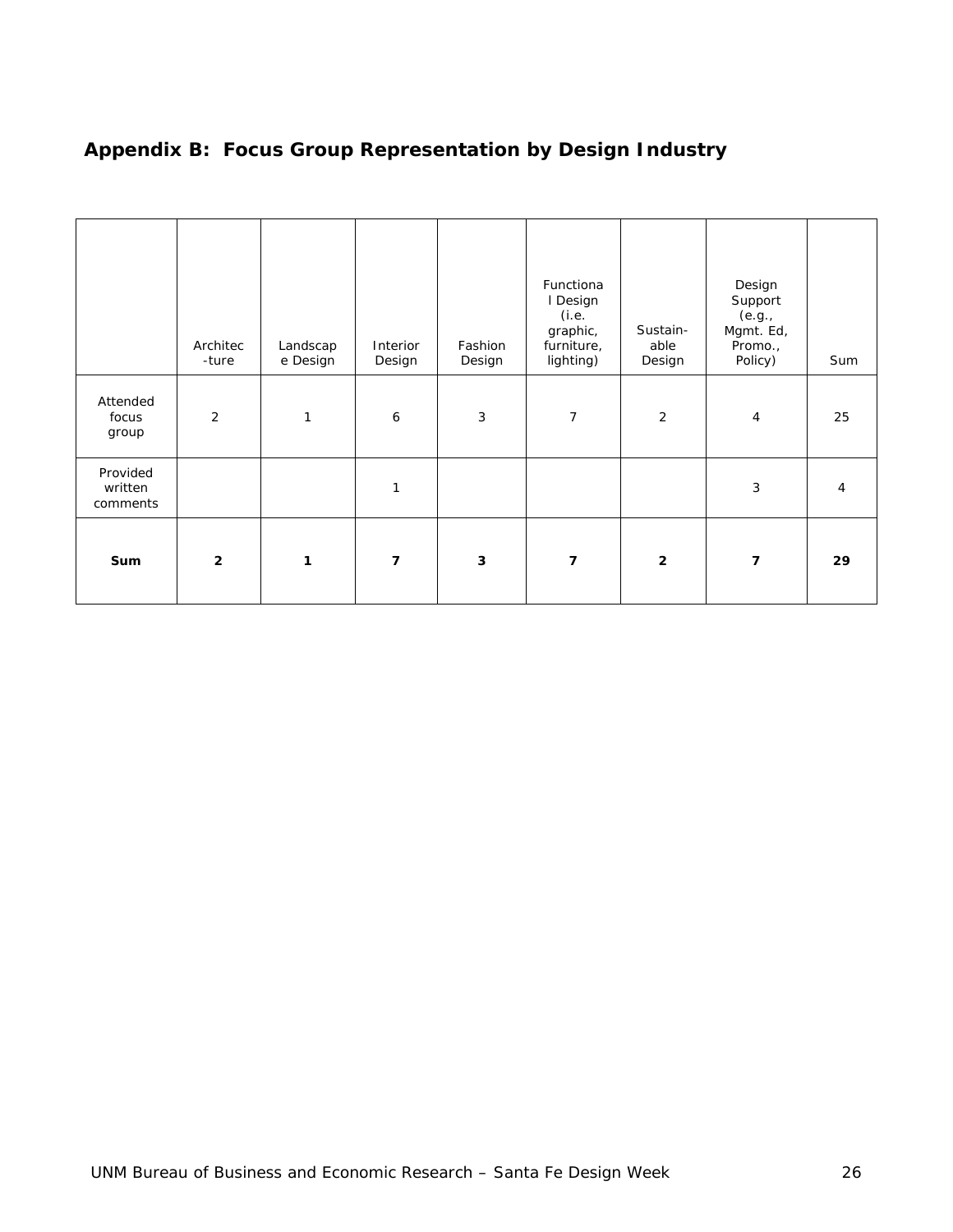#### **Appendix C: 2006 Focus Group Instrument**

#### **2006 Santa Fe** *Design Week* **Focus Group Questions**

#### **December, 2006**

#### **Facilitated by Myra Segal**

#### Background

"Thank you for taking time out of your busy schedules to be here. Each of you has been invited because you were involved in *Design Week* or are involved in the design industry in Santa Fe. The Bureau of Business and Economic Research (BBER) at UNM has been contracted by the City of Santa Fe's Economic Development Department to do an Economic Impact Study to ASSESS THE VALUE OF *DESIGN WEEK* TO SANTA FE'S DESIGN COMMUNITY.

Results of this discussion and the other information BBER is collecting will be compiled into a report and presented to the Santa Fe City Council. (Besides these focus groups, economists at BBER will examine a variety of data and will be sending out periodic surveys that your business may receive.)

Your input today will help us get a sense of the current atmosphere and how *Design Week* can provide a stimulus to the design industry. This is your chance to express insights, develop inspirational ideas and recommendations and envision a fully developed design economy in Santa Fe.

#### **Objective of Today's Session:** (posted on wall)

x **Assess The Value Of** *Design Week* **To Santa Fe's Design Community**

#### **How Can** *Design Week* **Facilitate the Development of Santa Fe as a 'Design' Hub'?**

1. Introductions

First, let's take a minute each to introduce ourselves. Please tell us about your occupation and whether you were a presenter, exhibitor, audience member at *Design Week*, all or none of the above.

Also, please tell us how long you have been doing this sort of work in Santa Fe (or elsewhere before coming to Santa Fe)

#### *Perception of Design Week in terms of value & satisfaction*

- 2. Did *Design Week* 'resonate' with your interests?
	- Did it meet or exceed your expectations?
	- Will you participate again?
- 3. What Value did you gain from *Design Week*?

UNM Bureau of Business and Economic Research – Santa Fe Design Week 27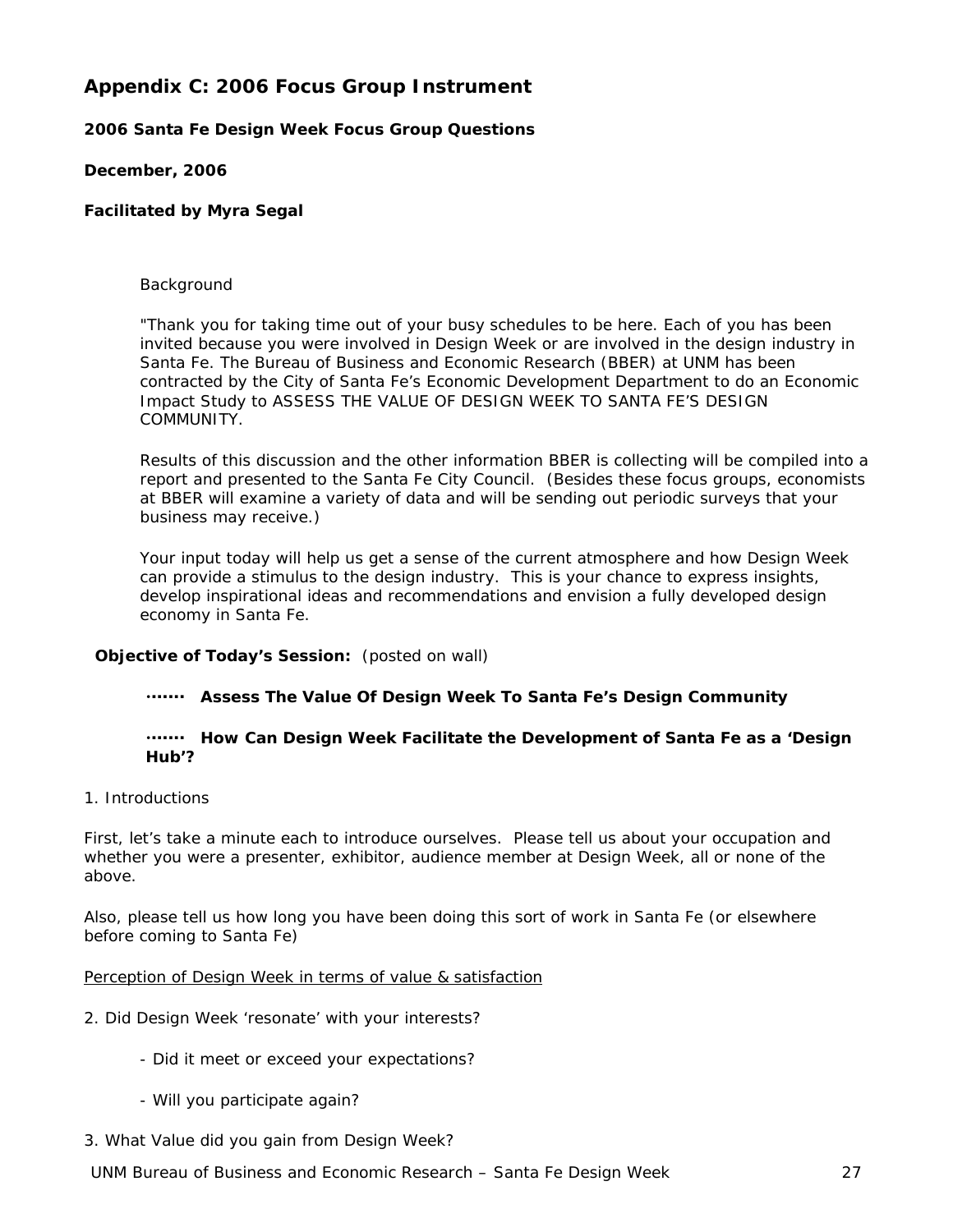www Business: Did you gain business contacts and opportunities?

- **.......** Educational: Did you learn things to help you with your work or personal life?
- **.......** Inspirational: Did you develop new ideas as a result of your participation?
- 4. What could make *Design Week* more valuable?
	- (educational, material, collaborative)

#### *Perception of momentum for Santa Fe design: short and long term*

- 5. What momentum do you perceive was created from *Design Week*?
- 6. What supports could you envision to help continue that momentum?
- 7. Does Santa Fe work for you Why?

#### *Perception of Santa Fe as a potential Design Hub*

8. What does "*Santa Fe as a Design Hub*" mean to you?

What are the elements of a design hub?

What does it look like?

What would Santa Fe's unique 'brand' be?

9. Do you think *Design Week* can be a vehicle to generate Santa Fe as a Design Hub?

What do you think is needed to create this vision of a Design Hub in Santa Fe?

What gaps need to be filled in?

Who can address these suggested changes?

#### *Contextual Issues from Design Week (if not already addressed)*

10. Do you value community involvement in this vision? How can it be accomplished?

11. Social issues were frequently discussed at *Design Week*. How do you see educational, social, environmental and political issues as connected to boosting Santa Fe's design industry?

12. Improving energy efficiency and reducing carbon emissions was a pervasive topic at *Design Week*. How do you connect this to boosting Santa Fe's design industry?